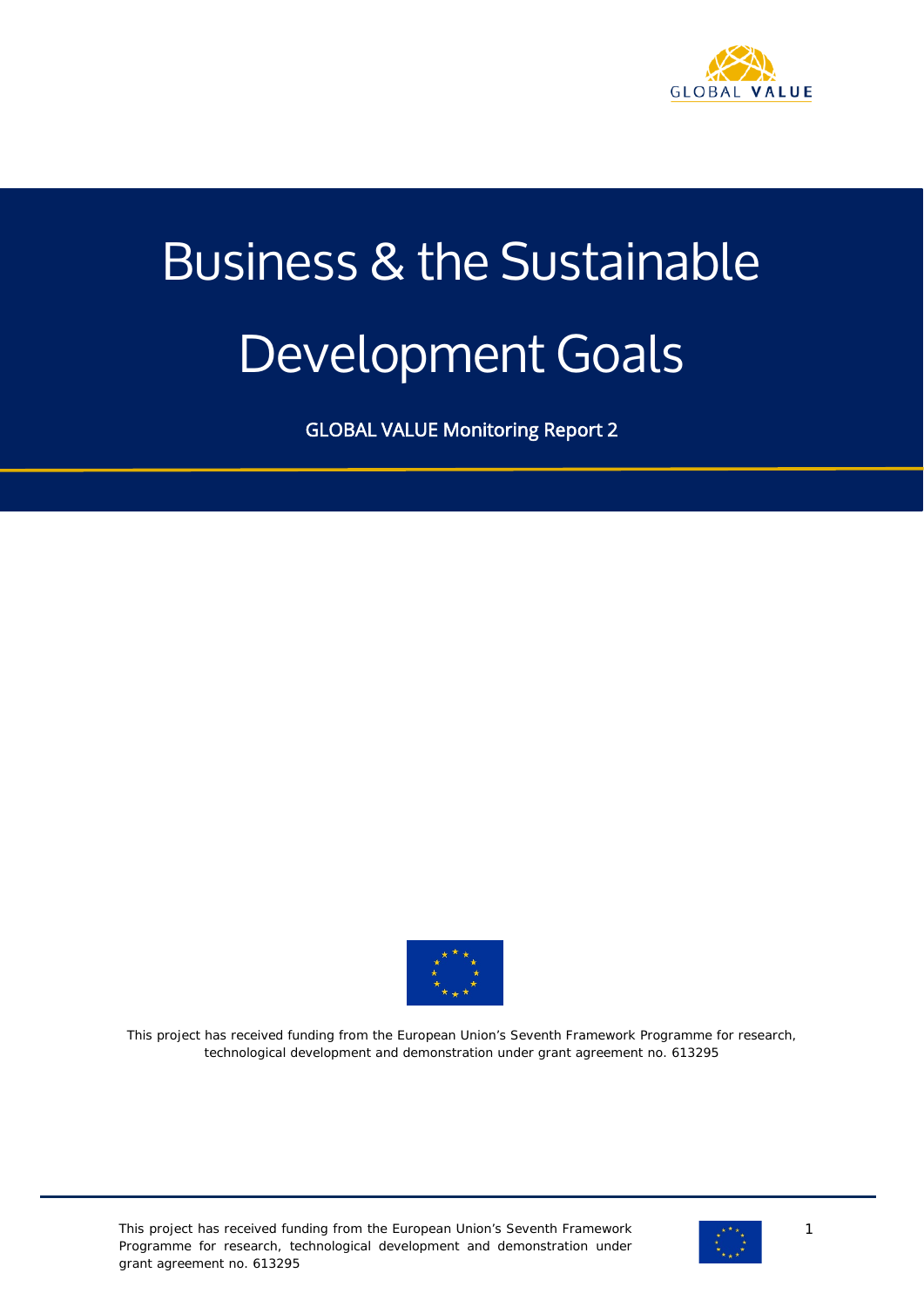

# **Table of Contents**

| 1.                                                                                             |
|------------------------------------------------------------------------------------------------|
| OWG 13, the final session of the UN General Assembly Open Working Group  3<br>1.1.             |
| 1.2.                                                                                           |
| 1.3.                                                                                           |
|                                                                                                |
| 1.3.2                                                                                          |
| 1.3.3                                                                                          |
| 1.3.4                                                                                          |
| 1.4                                                                                            |
| 1.4.1.                                                                                         |
| 1.4.2.                                                                                         |
| 1.4.3.                                                                                         |
| 1.5                                                                                            |
| 1.6                                                                                            |
| 2                                                                                              |
| 2.1.                                                                                           |
| 2.2.                                                                                           |
| 1.2.                                                                                           |
| UN recommendations to enhance private sector engagement in the implementation of Post-<br>1.3. |
| 1.4.                                                                                           |
| 1.5.                                                                                           |
| 3                                                                                              |
| Poverty alleviation makes the business case for post-2015 agenda 20<br>3.1.                    |
| 3.2.                                                                                           |
| 4.                                                                                             |

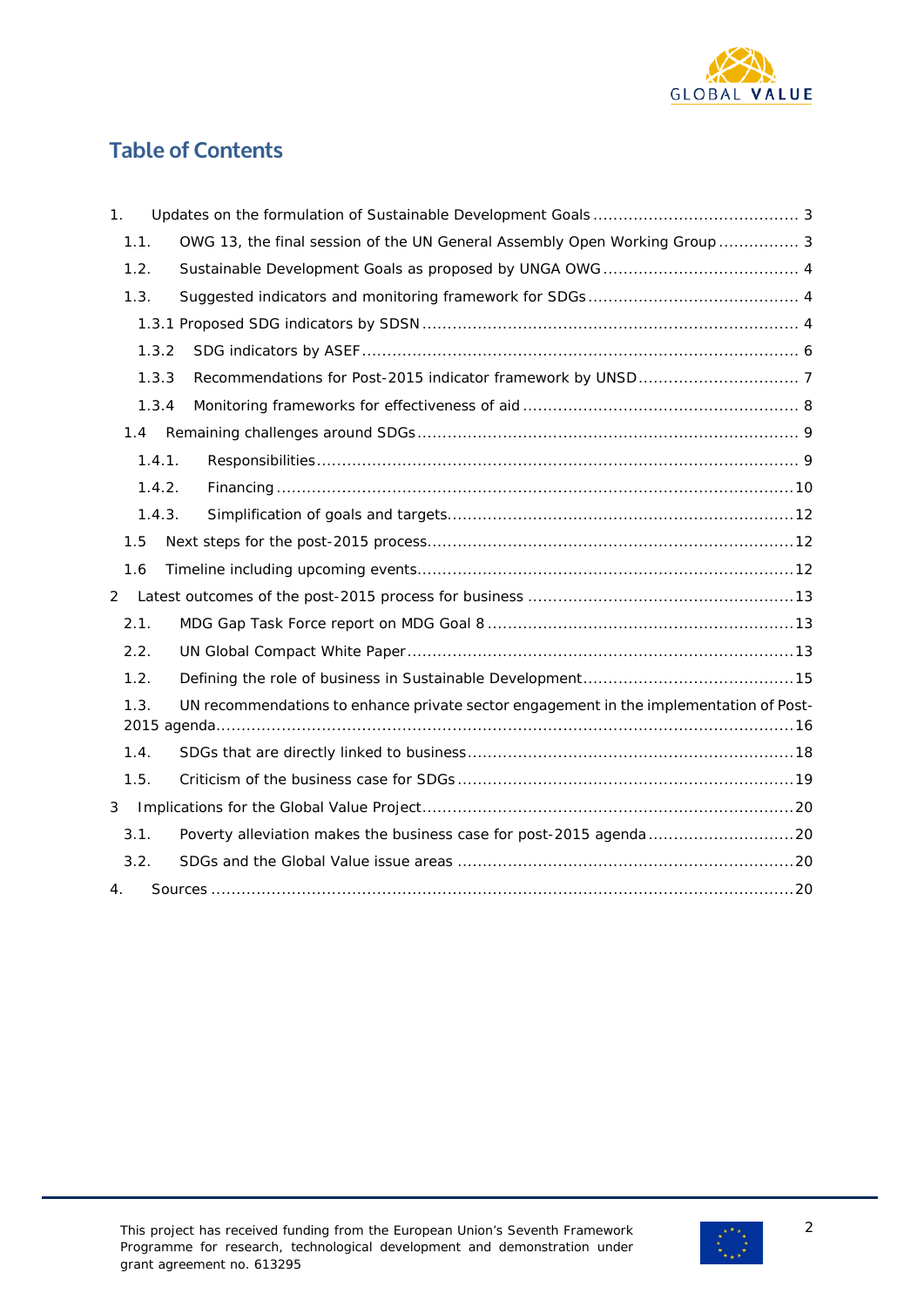

# <span id="page-2-0"></span>1. Updates on the formulation of Sustainable Development Goals

# <span id="page-2-1"></span>1.1. OWG 13, the final session of the UN General Assembly Open Working Group

The thirteenth and final session of the UN General Assembly Open Working Group (OWG) on Sustainable Development Goals (SDGs) took place between 14-19 July 2014, at the UN Headquarters in New York. As discussed in our baseline report, the OWG was mandated by the UN General Assembly (UNGA) to develop a proposal for a set of sustainable development goals to present to the UNGA, as called for by the UN Conference on Sustainable Development (Rio+20). Multiple readings of drafts of the proposed SDGs and associated targets took place during "informal-informal" consultations three days prior to OWG-13 and during informal sessions of OWG-13 over the course of the five-day meeting. On Saturday, 19 July 2014 the OWG completed its mandate and adopted the "Proposal of the Open Working Group for Sustainable Development Goals" the final set of their proposed SDGs.

In terms of the policy cycle and debates, the final list of goals came into sharper focus in the frame of the  $11^{th}$ ,  $12^{th}$  and the  $13^{th}$  sessions of the OWG. Delegates faced several hurdles during these sessions, especially while trying to generate consensus on the most controversial issues including: climate change and the principle of Common but Differentiated Responsibilities (CBDR); sexual and reproductive health and rights; rule of law and peaceful societies; and Means of Implementation (MoI). On the issue of climate change, for example, many delegates expressed concern about the possibility that the suggested principle of common but differentiated responsibilities might negatively impact the post-2020 climate change framework, which is supposed to be designed for application to all parties. As opponents said, if the SDGs emphasize and pronounce issues of differentiation, this could prejudge the outcome of COP21 in December 2015[1.](#page-2-2)

In terms of sexual and reproductive health and rights many delegates threatened to reject the final text because target 5.6 calls for ensuring "universal access to sexual and reproductive health and reproductive rights," although qualified by "as agreed in accordance with the Programme of Action of the ICPD and the Beijing Platform for Action and the outcome documents of their review conferences." Yet proponents were still disappointed, noting this was a weak target, and opponents did not really want to accept the language at all. Issues on rule of law and governance posed another test to reach consensus. Transparent governance, a fair judiciary, land tenure, and the selfdetermination of peoples under foreign occupation were all listed as examples of precursors to sustainable development, but up to the final day, delegates disagreed on whether to expand the three dimensions of sustainable development to take on a fourth dimension that crosses the boundaries into sensitive political issues. In the end, delegates included language in both the chapeau and Goal 16 on peaceful societies.

Discussions on the means of implementation for the goals created tension between donor and recipient countries. Delegates agreed that means of implementation are crucial for the success of the goals, but disagreed on the balance of responsibility. Developed countries stressed the need to maintain principles of universality and balance across the three pillars of sustainable development while developing countries called for greater financial and technical assistance. Developing countries pushed for MOI targets throughout the goals (rather than only in Goal 17, which the developed countries preferred), citing the failure to sufficiently implement MDG 8 on the global partnership for development. In the end, MOI targets appeared in every goal, but they were more limited than what developing countries initially called for. (IISD, 2014a)

i<br>I



<span id="page-2-2"></span><sup>1</sup> The 21st session of the Conference of the Parties to the UNFCCC is expected to take place in December 2015, in Paris, France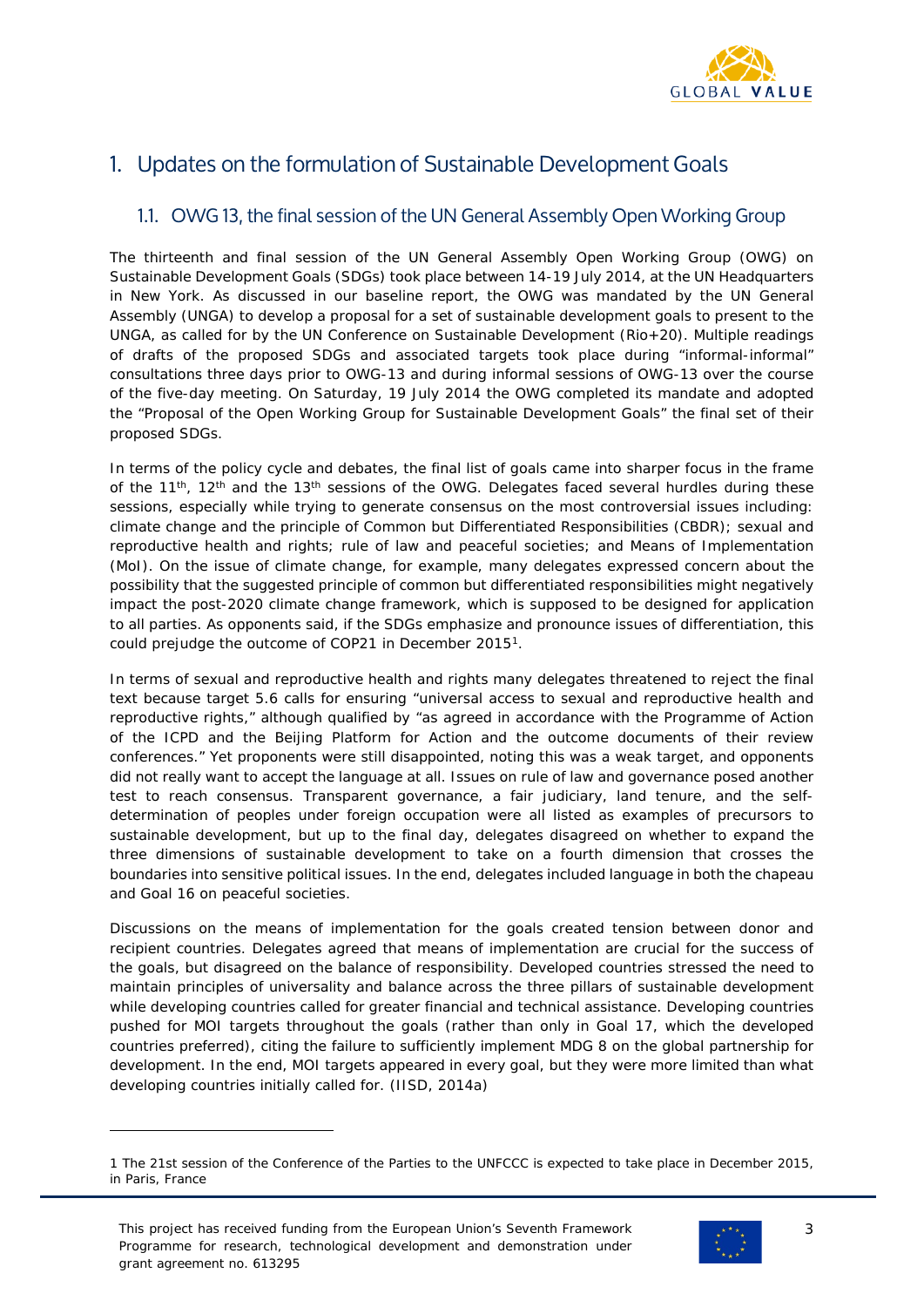

# <span id="page-3-0"></span>1.2. Sustainable Development Goals as proposed by UNGA OWG

The report adopted by the OWG contains 17 proposed SDGs and 169 targets. At its 68th session, the UN General Assembly (UNGA) has decided that the proposal of the Open Working Group (OWG) on Sustainable Development Goals (SDGs) "shall be the main basis for integrating sustainable development goals into the post-2015 development agenda." (UN, 2014a) The 17 proposed Sustainable Development Goals are as follows:

- 1. End poverty in all its forms everywhere
- 2. End hunger, achieve food security and improved nutrition, and promote sustainable agriculture
- 3. Ensure healthy lives and promote well-being for all at all ages
- 4. Ensure inclusive and equitable quality education and promote life-long learning opportunities for all
- 5. Achieve gender equality and empower all women and girls
- 6. Ensure availability and sustainable management of water and sanitation for all
- 7. Ensure access to affordable, reliable, sustainable, and modern energy for all
- 8. Promote sustained, inclusive and sustainable economic growth, full and productive employment and decent work for all
- 9. Build resilient infrastructure, promote inclusive and sustainable industrialization and foster innovation
- 10. Reduce inequality within and among countries
- 11. Make cities and human settlements inclusive, safe, resilient and sustainable
- 12. Ensure sustainable consumption and production patterns
- 13. Take urgent action to combat climate change and its impacts
- 14. Conserve and sustainably use the oceans, seas and marine resources for sustainable development
- 15. Protect, restore and promote sustainable use of terrestrial ecosystems, sustainably manage forests, combat desertification, and halt and reverse land degradation and halt biodiversity loss
- 16. Promote peaceful and inclusive societies for sustainable development, provide access to justice for all and build effective, accountable and inclusive institutions at all levels
- 17. Strengthen the means of implementation and revitalize the global partnership for sustainable development

The final report of OWG to the UN General Assembly that includes the 17 goals and related 169 targets is available at: [http://www.un.org/ga/search/view\\_doc.asp?symbol=A/68/970](http://www.un.org/ga/search/view_doc.asp?symbol=A/68/970)

# <span id="page-3-1"></span>1.3. Suggested indicators and monitoring framework for SDGs

#### <span id="page-3-2"></span>1.3.1 Proposed SDG indicators by SDSN

On 5<sup>th</sup> July 2014 the Sustainable Development Solutions Network (SDSN) issued a revised working draft of an indicator framework for the Sustainable Development Goals (SDGs) that are based on the final set of SDGs as proposed by the OWG. The report proposes an indicator framework for discussion, outlines principles for SDG monitoring and identifies gaps that need to be filled by 2016 to implement the SDGs.

At the beginning of the report SDSN calls for an early start in the development of SDG related indicators. The report states that because governments will adopt the SDGs in September 2015 and the Millennium Development Goals (MDGs) will expire at the end of that year, the world must be ready to start implementing the SDGs on 1 January 2016. By then, indicators and accompanying metrics must be available, adequate monitoring protocols and data collection modalities agreed, and

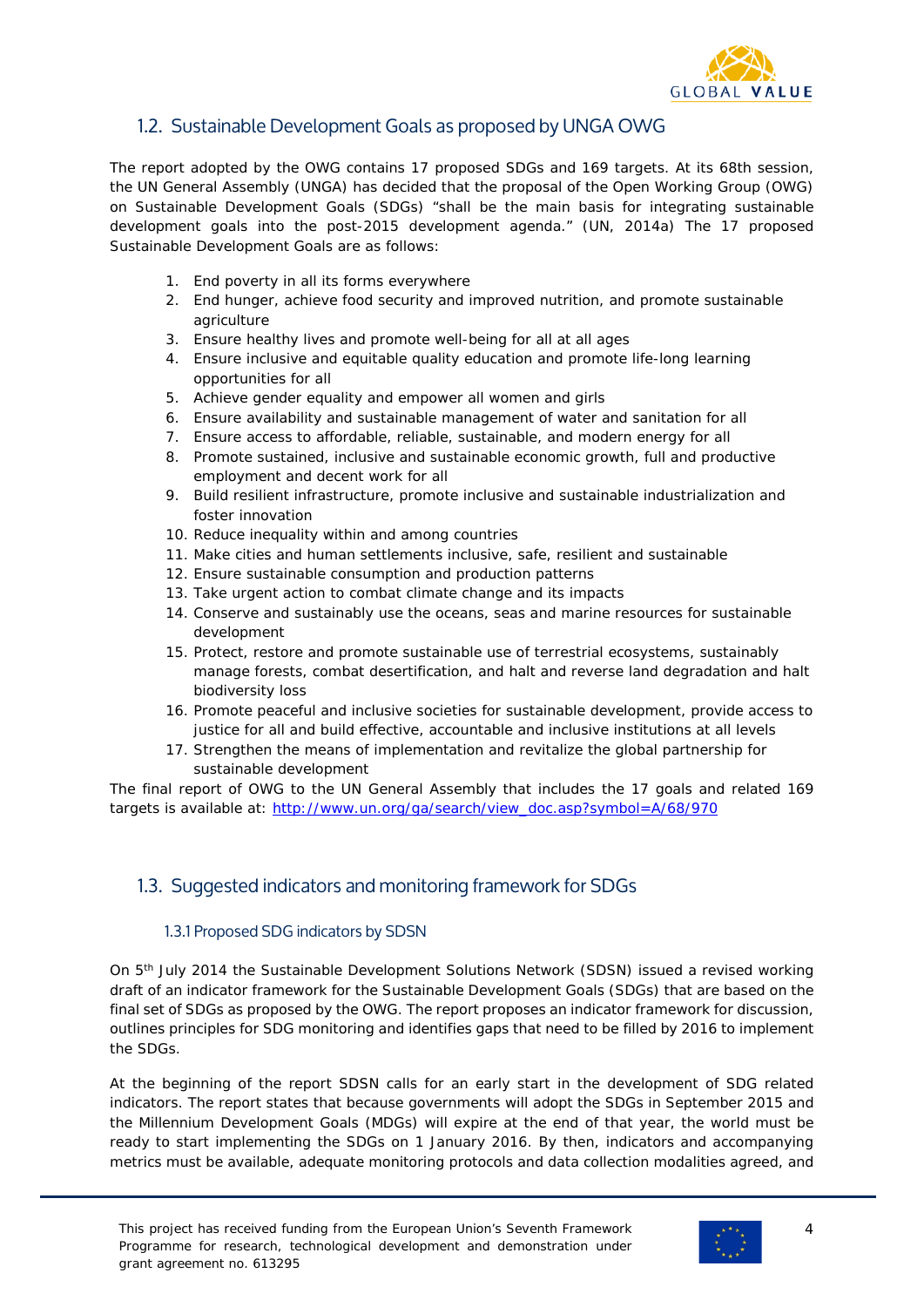

sufficient resources mobilized to implement the goals. For this a so called "data revolution" is necessary as called for by the High-Level Panel on the Post-2015 Development Agenda (UN, 2013). To make this happen, SDSN lists a few overarching points:

**Need to limit indicators to no more than 100:** According to SDSN, the OWG proposed 17 goals and 169 targets do not meet the Rio+20 requirement that the goals and targets be "concise, easy to communicate, [and] limited in number." Over the coming months, governments will therefore need to refine and consolidate the goals and targets before they are adopted. In addition they also recommend that countries consider two sets of indicators. The first set consists of Core Indicators that would be applicable to every country and would track the most essential dimensions of the targets. The second set consists of 'Tier 2' indicators that would track issues that may be applicable to some countries only, such as indicators for neglected tropical diseases (NTDs), or that may give countries greater scope in applying complex concepts, such as inequality, to their specific needs. In terms of the numbers, based on their public consultations, SDSN suggests 100 Core Indicators as the upper limit of what the international system can report on under the SDGs.

**Capacity building of statistics systems:** International agencies rely in part on primary data produced by each country's statistical system. According to the authors, involvement and cooperation between international agencies and national statistics organizations (NSOs) was largely missed by the MDG process and must be strengthened for the SDGs. Similarly, the capacities of NSOs were not strengthened adequately to ensure effective real-time monitoring of the MDGs. All of this will require:

Investing in NSOs, household surveys, remote sensing and Big Data;

Identifying areas where statistical standards are currently lacking and asking the statistical community to develop them in the future;

Identifying the measurement instruments that each country should have in place (e.g. vital statistics, censuses, surveys, national accounts, administrative records, Big Data); and

Specifying the quality requirements (e.g. frequency of data-collection, timeliness of releases, geographical detail, and a common set of variables available for cross-classification purposes).

**Urgency to prepare an SDG monitoring framework:** SDSN advices that the lead agencies should start preparing their information gathering systems as soon as possible, in anticipation of the goals and indicators that will be adopted in September 2015. They consider the 46th Session of the UN Statistical Commission starting in early 2015 an important forum for discussing draft SDG indicator frameworks, and the July 2015 Financing for Development Conference to mobilize the means. The first SDG review (and accompanying report) can thereby commence in the Economic and Social Council (ECOSOC) or other suitable fora in the summer of 2016. Following this timeline SDSN envisage that by 2018 at the latest the international system, and notably the UN organizations and partner institutions (including the OECD, World Bank, World Trade Organization and others), would have an accurate and meaningful annual reporting system in place.

According to the report the purpose of SDG indicators is twofold. First, an indicator should be a **management tool** to help countries develop implementation and monitoring strategies for achieving the SDGs and to monitor progress. Second, an indicator also serves as a **report card** to measure progress towards achieving a target and ensure the accountability of governments and other stakeholders for achieving the SDGs. To achieve these purposes SDSN propose that robust SDG indicators should be, to the greatest extent possible:

**Clear and straightforward**: Indicators need to be simple to compile and interpret.

Consensus based, in line with international standards.

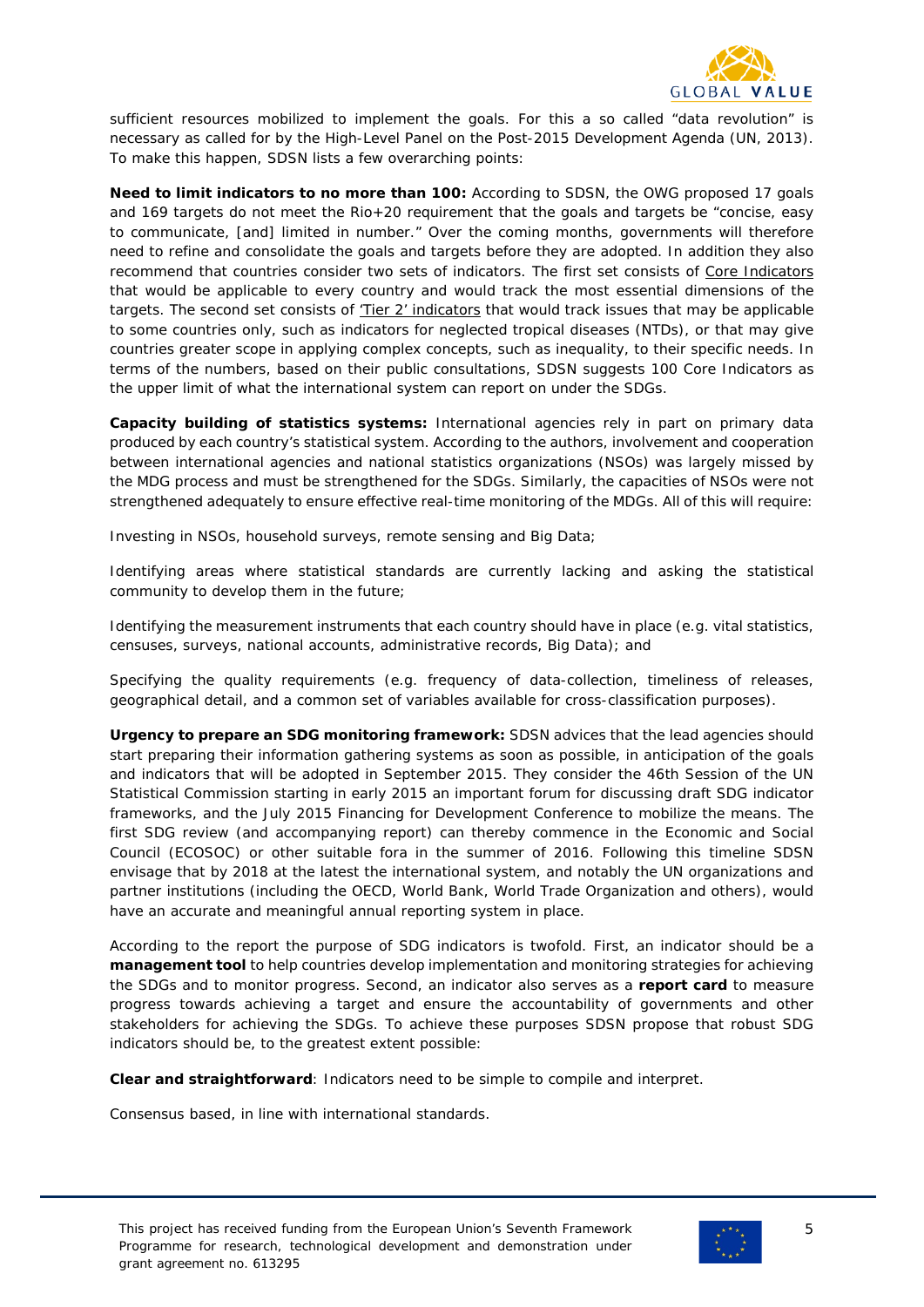

**Broadly consistent with systems-based information:** To ensure coherence indicators should be broadly consistent with systems of national accounts, systems of environmental-economic accounting, and other systems-based information.

**Constructed from well-established data sources**: Indicators should draw on well-established sources of public and private data and be consistent to enable measurement over time.

**Disaggregated**: Preference should be given to indicators that lend themselves to disaggregation by (i) characteristics of the individual or household (e.g. gender, age, income, disability, religion, race, or ethnicity)<sup>2</sup>; (ii) economic activity; and (iii) spatial disaggregation (e.g. by metropolitan areas, urban and rural, or districts).

**Universal**: The set of SDG indicators as a whole needs to track a universal agenda. Many (though not all) Core Indicators should therefore be applicable in developed as well as developing countries.

**Managed by a designated organization**: Each Core Indicator should be managed by one or more designated lead organization(s) that will be responsible for annual, high-quality national reporting of the indicator with due consideration to cost effectiveness, lean reporting processes, and national monitoring methods.

**Localization**: The report encourages a so called localization or contextualization of the indicators in a sense that countries augment the global list of indicators with their own national indicators, especially since many SDGs are inherently local in orientation. (SDSN, 2014)

Finally, but most importantly, the report lists a full set of suggested SDG indicators for the OWG proposed 17 goals and 169 targets. As discussed earlier, the indicators are clustered in two groups: Core Indicators that would be applicable to every country covering the most essential dimensions of the targets and Tier 2 indicators that would track issues that may be applicable to some countries only. SDSN considers the document as a basis for discussion and suggestions and notes its intention to issue revised versions of the report and align the indicator framework with the goals and targets that are expected to be adopted by the UN General Assembly in September 2015. The full set of proposed SDG indicators is available at: [http://unsdsn.org/wp-content/uploads/2014/07/140724-](http://unsdsn.org/wp-content/uploads/2014/07/140724-Indicator-working-draft.pdf?utm_content=susan.alzner@un-ngls.org&utm_source=VerticalResponse&utm_medium=Email&utm_term=revised%20working%20draft&utm_campaign=SDSN%20Newsletter%20-%20July%202014content) [Indicator-working-draft.pdf?utm\\_content=susan.alzner@un-](http://unsdsn.org/wp-content/uploads/2014/07/140724-Indicator-working-draft.pdf?utm_content=susan.alzner@un-ngls.org&utm_source=VerticalResponse&utm_medium=Email&utm_term=revised%20working%20draft&utm_campaign=SDSN%20Newsletter%20-%20July%202014content)

[ngls.org&utm\\_source=VerticalResponse&utm\\_medium=Email&utm\\_term=revised%20working%20](http://unsdsn.org/wp-content/uploads/2014/07/140724-Indicator-working-draft.pdf?utm_content=susan.alzner@un-ngls.org&utm_source=VerticalResponse&utm_medium=Email&utm_term=revised%20working%20draft&utm_campaign=SDSN%20Newsletter%20-%20July%202014content) [draft&utm\\_campaign=SDSN%20Newsletter%20-%20July%202014content](http://unsdsn.org/wp-content/uploads/2014/07/140724-Indicator-working-draft.pdf?utm_content=susan.alzner@un-ngls.org&utm_source=VerticalResponse&utm_medium=Email&utm_term=revised%20working%20draft&utm_campaign=SDSN%20Newsletter%20-%20July%202014content)

#### 1.3.2 SDG indicators by ASEF

i<br>I

<span id="page-5-0"></span>As discussed in our first report, in January 2014 the Asia-Europe Foundation (ASEF) introduced 11 goals and sub-goals for future SDGs. Recently, in September 2014, this forum published a report proposing sustainable development indicators (SDIs) to assess the status and monitor progress towards this 11 proposed goals and sub-goals. Titled "Sustainable Development Goals (SDGs) and Indicators for a Small Planet: Part II: Measuring Sustainability", the report is also designed to act as a practical handbook for those involved in designing and implementing indicators for the SDGs.

To develop the indicators, the authors examined existing global and national mechanisms and analyzed 14 countries in Asia and Europe: Australia, Bangladesh, China, France, Germany, Hungary, India, Indonesia, Japan, Poland, Republic of Korea, Singapore, Sweden and Switzerland. As they conclude, in many cases indicators and related data are available, although with great variation from country to country. They note significant differences in data availability among countries based on their level of development. They recommend considering monitoring aspects before setting targets, and considering new data collection methodologies to further improve indicators, such as GIS for



<span id="page-5-1"></span><sup>2</sup> The SDSN report suggests that the disaggregation by age should at a minimum be by the following set of groups: 0-2 years (infants), 2-5 years (pre-school age), 5-14 years (school age), 15-49 years (childbearing age), 15-64 years (working ages) and 65 years and older (elderly persons).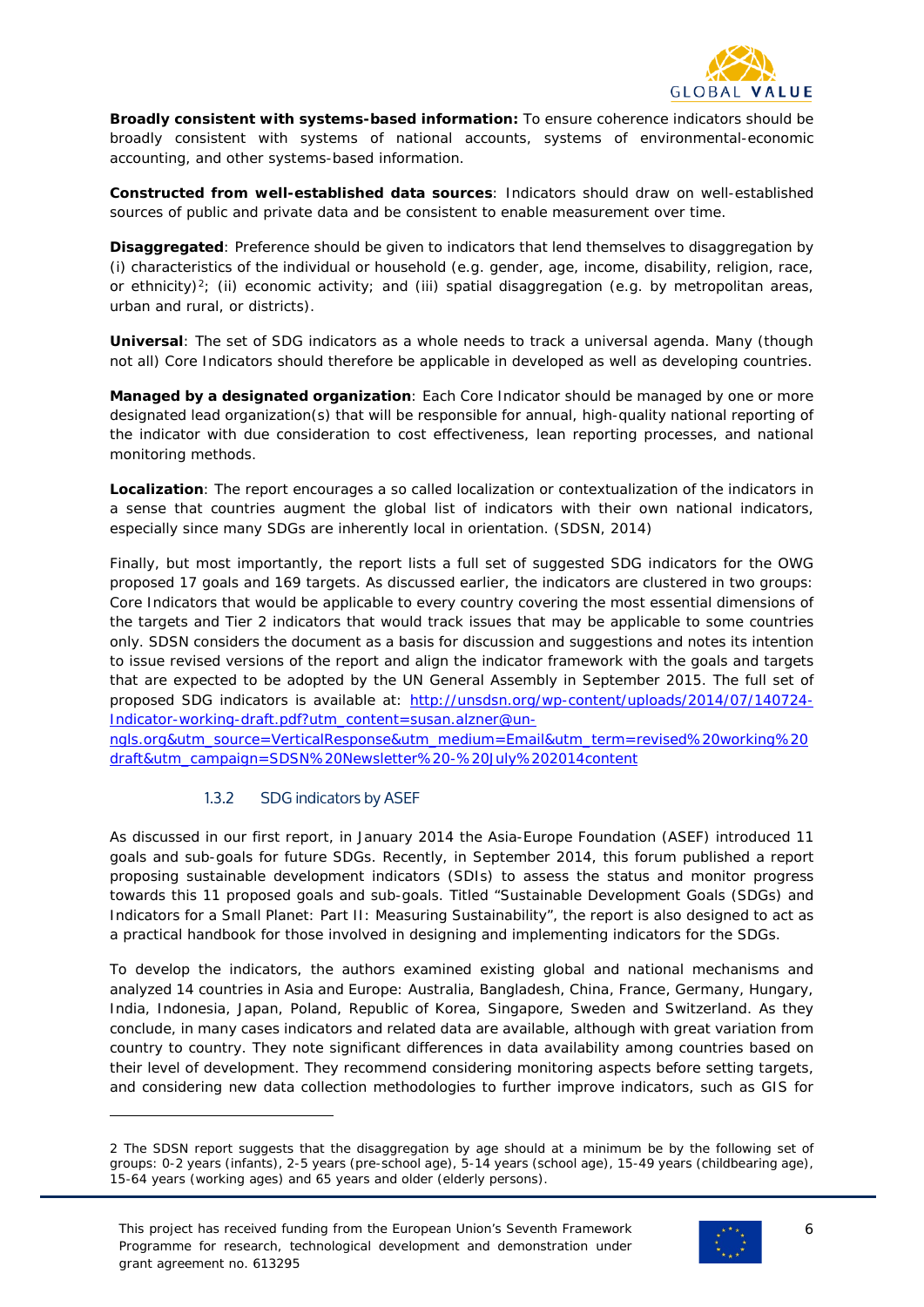

agriculture, biodiversity and other land use topics and internet surveys for social topics. The publication is the second in a series of three studies on the post-2015 development agenda. (IISD, 2014b) The report that also includes the full set of ASEF's proposed goals, sub-goals and related indicators is available at: [http://www.asef.org/images/stories/publications/documents/ENVforum-](http://www.asef.org/images/stories/publications/documents/ENVforum-Part_II-Measuring_Sustainability.pdf)[Part\\_II-Measuring\\_Sustainability.pdf](http://www.asef.org/images/stories/publications/documents/ENVforum-Part_II-Measuring_Sustainability.pdf)

#### <span id="page-6-0"></span>1.3.3 Recommendations for Post-2015 indicator framework by UNSD

On 8 September 2014, the UN Statistics Division (UNSD) has issued a note on an indicator framework that would provide the indicators for the monitoring and reporting of progress on the post-2015 development agenda. According to the note, the goals and targets adopted by the Open Working Group for Sustainable Development Goals (OWG) and the outcome of the General Assembly (GA) process on the post-2015 development agenda are the basis for this indicator framework, while national and regional monitoring may utilize additional indicators. In terms of the work on the indicator framework, the United Nations Statistical Commission (UNSC) at its forty-sixth session (3 - 6 March 2015) is expected to discuss and agree on the process and modalities for the development of the indicator framework. For the MDGs the work on indicators was conducted by the Inter-agency and Expert Group on MDG indicators (IAEG-MDG), consisting of international agencies, regional organizations and national statistical offices, and this group has been responsible for the global and regional monitoring of progress towards the MDGs. The UNSC at its forty-sixth session may establish a similar mechanism for the development and implementation of the post-2015 indicator framework. The existing work on indicators conducted by different groups of countries and organizations will form the basis of work, and countries, organizations and the various groups working on indicators in specific areas are invited and expected to contribute their expertise and experiences to the definition and selection of the indicators and the design of the indicator framework. In its recent document, the UNSD suggests the following principles for the design of the indicator framework:

a. Existing and agreed indicators sets, be it from existing monitoring efforts, international agreements, conceptual frameworks, or other efforts, should be considered on priority basis.

b. The five conceptual issues (universality, inclusiveness, scope of the development agenda, interlinkages and cross-cutting issues, and means vs. ends and focus on meaningful outcomes), as identified in the *Compendium of Statistical Notes* under Conceptual Issues should be considered.

c. The conceptual basis for the indicator framework should be discussed and elaborated as appropriate. The *Conference of European Statisticians (CES) Recommendations on Measuring Sustainable Development*, having been reviewed and agreed upon by an inter-governmental process are a useful starting point for the statistical community. The Rio+20 outcome document, *The future we want*, and the OWG *Outcome Document* represent the conceptual basis from a political perspective, which the indicator framework will need to reflect and respond to. It is suggested that as a first step the OWG targets should be mapped against each other and analyzed with respect to the three dimensions of sustainable development and the CES recommendations in order to identify inter-linkages, overlaps and gaps.

In addition, UNSD also suggests the following principles for the selection of individual indicators:

a. Criteria for the selection of individual indicators have been discussed in different for a in the past and present. These criteria should be reviewed and taken into consideration as appropriate. For example, indicators should be SMART: **s**pecific, **m**easurable, **a**vailable/achievable in a cost effective way, **r**elevant for the programme, and available in a **t**imely manner. In particular, the following recent references which contain criteria for indicator selection should be considered:

- *Lessons Learned from MDG Monitoring From A Statistical Perspective,* Report of the Task Team on Lessons Learned from MDG Monitoring of the Inter-Agency and Expert Group (IAEG) on MDG Indicators (IAEG-MDG) (March 2013);

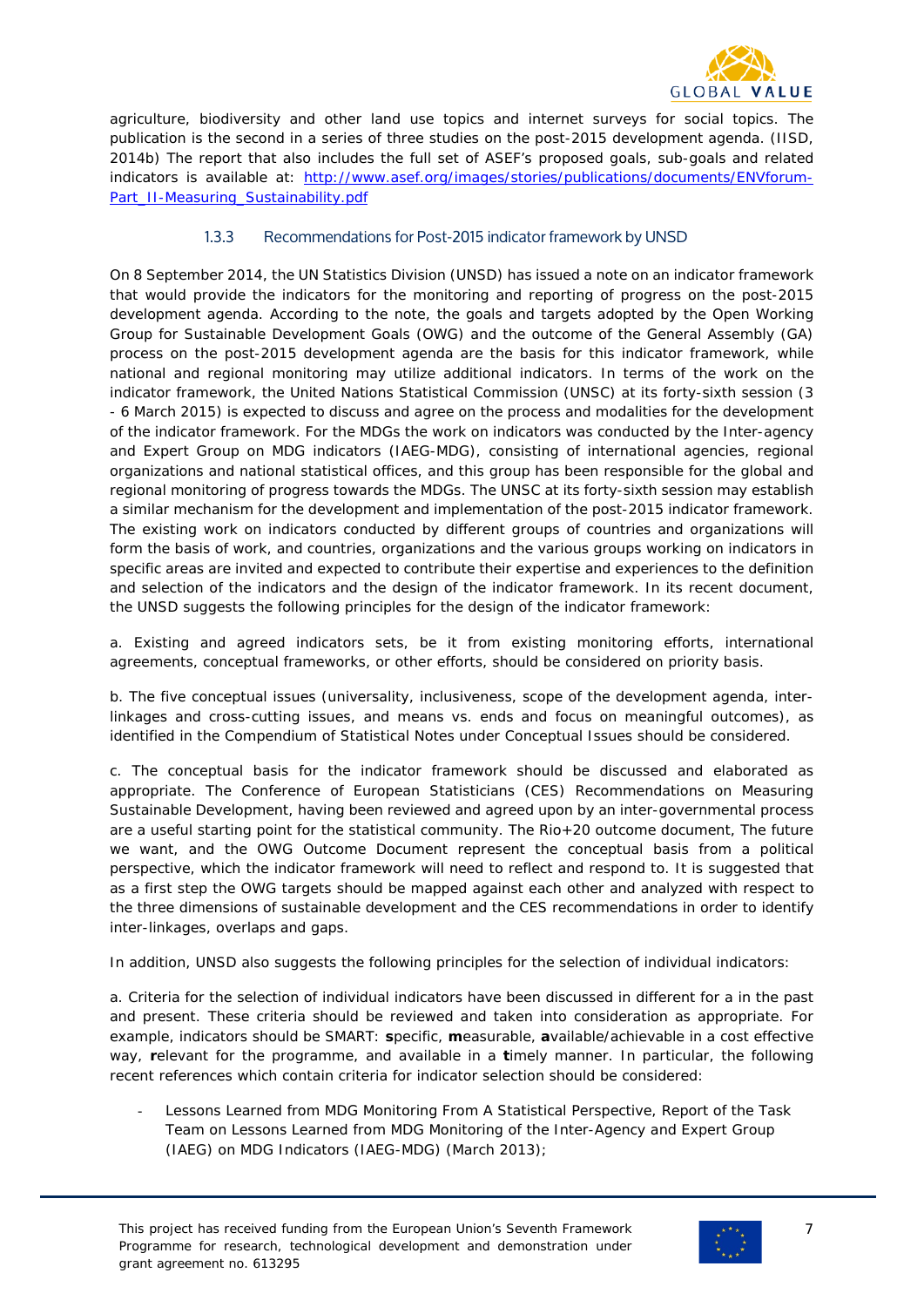

- Conference of European Statisticians recommendations on measuring sustainable development (Published in early 2014);
- *Indicators and a monitoring framework for Sustainable Development Goals, Launching a data revolution for the SDGs*, A report by the Leadership Council of the Sustainable Development Solutions Network (Revised working draft 25 July 2014)

b. The statistical notes provided to the OWG should form the starting point of the discussion of indicators in specific areas, as they represent an inventory of information on the measurability in these areas that has been compiled with the wide involvement of FOC members and organizations. (UNSD, 2014)

#### 1.3.4 Monitoring frameworks for effectiveness of aid

<span id="page-7-0"></span>In the process of the development of a post-2015 agenda and an assessment of the past shortcomings in relation to the MDGs, not only the amount but also the effectiveness of aid (also "aid agency effectiveness", "quality of aid") is widely discussed. Several high-level meetings aimed at developing a strategy and general principles to enhance aid effectiveness countries had been held during the past years:

- The **Paris Declaration (2005)**, which constitutes measures to increase recipient country ownership, to improve donor harmonization and alignment with recipient policies, to manage aid according to results, and to enhance mutual accountability;
- The **Accra Agenda for Action (2008)**, which added the need to improve predictability of aid flows and the reduction of conditionalities;
- The **Fourth High-Level Forum on Aid Effectiveness (Busan 2011)** where four general principles for effective cooperation were developed: ownership of development priorities by developing countries, focus on results, inclusive development partnerships as well as transparency and accountability (Bigsten, A. and Tengstam, S. 2014, p. 1).<sup>[3](#page-7-1)</sup>

In the course of the Busan meeting, the **Global Partnership for Effective Development Cooperation** (GPEDC) was created, bringing together governments, the private sector and civil society with the aim to produce maximum impact for development. The Partnership provides a global monitoring framework to monitor the aforementioned principles, using ten indicators (use of country systems, alignment with country´s own development objectives, predictability, aid untying and a focus on results, mutual accountability; plus five indicators that have been developed based on what partner countries identified as important to capture). Subject of the monitoring framework are development cooperation efforts; thus, it does not explicitly refer to the MDGs. Nevertheless, the GPEDC perceives itself as an integral part of the implementation of the post-2015 development agenda. During its First High-Level Meeting **"Building Towards an Inclusive Post-2015 Development Agenda"** in Mexico in April 2014, it was stated that the GPEDC wants to contribute significantly to the "how" of the implementation of the new global agenda by seeking to advance efforts to bring about more effective development cooperation, building on the "contribution and catalyzing effect of ODA, as the main source of international development assistance" (Mexico High Level Meeting Communique 2014, p. 1). Ways to further advance development cooperations include mobilizing domestic resources and engaging the private sector as a key partner (MDG Gap Task Force Report 2014, p. 10). It is planned to provide a "[…] comprehensive review of the global arrangements for monitoring and reporting on the fulfillment of the Busan commitments towards the end of 2015 or early 2016 with a view to assessing ways and means for their continuous improvement and their relevance to the upcoming Post-2015 Development Agenda" (Mexico High Level Meeting Communique 2014, p. 7).

i<br>I





<span id="page-7-1"></span><sup>3</sup> With regard to development efforts of CSOs, the Istanbul Principles for Civil Society Organizations´ Development Effectiveness and the International Framework for Civil Society Organization Development Effectiveness are important to mention.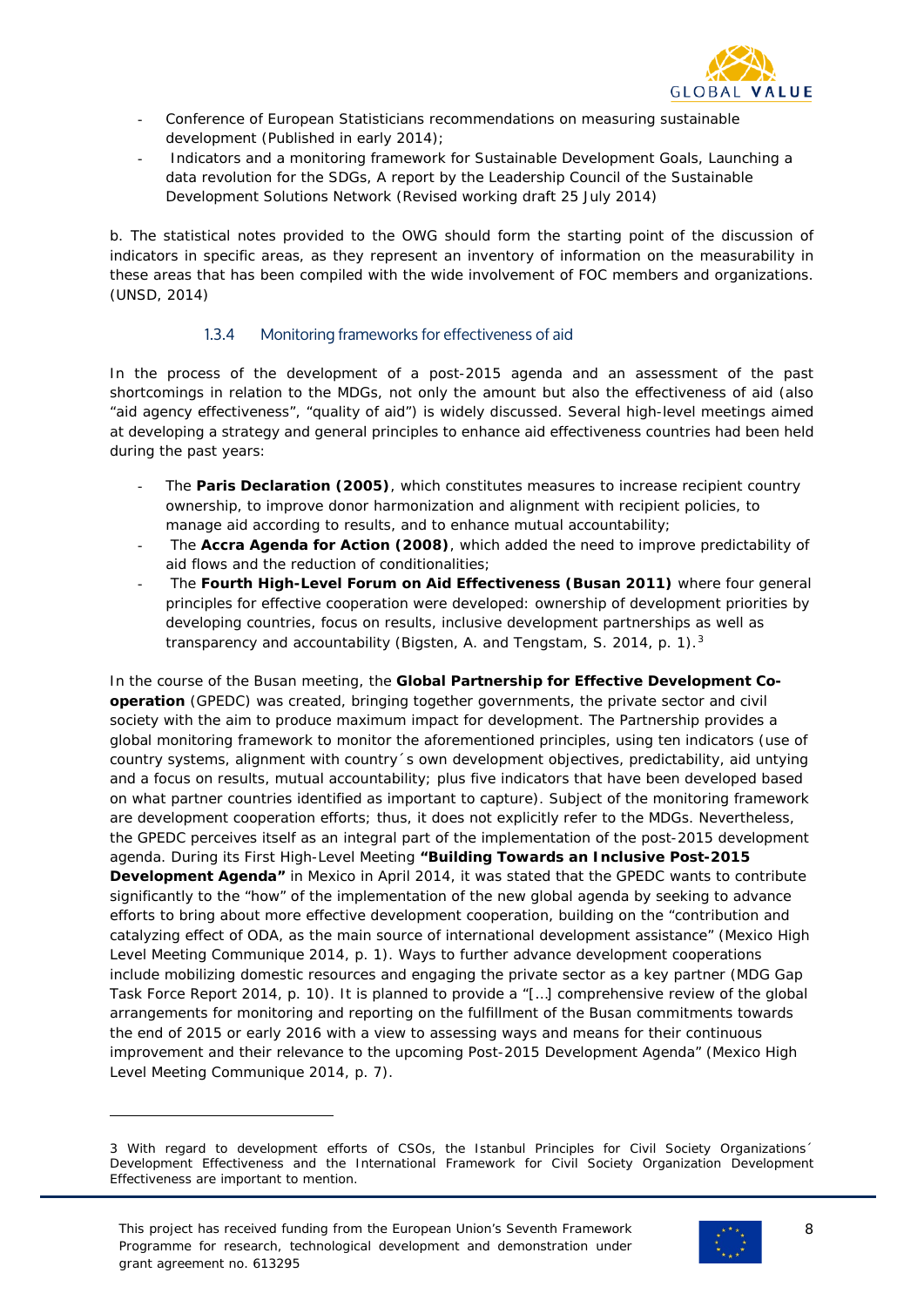

The full Mexico High Level Meeting Communique is available at:

 [http://effectivecooperation.org/wordpress/wp-content/uploads/2014/07/ENG\\_Final-](http://effectivecooperation.org/wordpress/wp-content/uploads/2014/07/ENG_Final-ConsensusMexicoHLMCommunique.pdf)[ConsensusMexicoHLMCommunique.pdf](http://effectivecooperation.org/wordpress/wp-content/uploads/2014/07/ENG_Final-ConsensusMexicoHLMCommunique.pdf)

In July 2014, the Center for Global Development in collaboration with the Global Economy and Development Program at the Brookings Institution published the third edition of **"The Quality of Official Development Assistance"**. This report assesses aid quality for 31 DAC member countries and multilateral agencies, based on four dimensions: maximizing efficiency, fostering institutions, reducing burden, and transparency and learning. Its major findings are that "On the one hand, there are visible and significant gains in fostering institutions, and in transparency and learning, [while] there has been almost no change in maximizing efficiency or in reducing the burden on recipient countries" (Birdsall, N. and Kharas, H. 2014, p. II). "Fostering institutions" is understood as building the institutional strength in recipient countries by using country systems, priorities and approaches. According to the report, the share of aid spent on priorities that recipient country respondents identified as their primary concern has doubled. Additionally, transparency and learning was improved through donors´ commitments of the International Aid Transparency Initiative (IATI). At the same time, no improvements have been made with regard to the disbursement of aid across countries and sectors, and its availability for projects and programs in recipient countries as well as in terms of overlapping, wasting and fragmentation of donors´ efforts.

The report is available at:

#### [http://www.cgdev.org/section/publications?title=quality+of+official+development+assistance&sort](http://www.cgdev.org/section/publications?title=quality+of+official+development+assistance&sort_by=field_date&sort_order=DESC) by=field\_date&sort\_order=DESC

Already in 2010, the OECD published a development brief, pointing to three major problems concerning the effectiveness of the development system: firstly, support is not predictable; secondly, some countries are chronically under-aided and thirdly, fragmentation of sources piles up transactions and distorts national allocation decisions (Killen, B. and Rogerson, A. 2010, p. 1). The above mentioned findings indicate that these problems still remain a major challenge underlying the post-2015 development debate.

## <span id="page-8-0"></span>1.4 Remaining challenges around SDGs

#### <span id="page-8-1"></span>1.4.1. Responsibilities

The MDGs have been criticized because the implementation of virtually all the goals were the responsibility of developing countries, or in other words, MDGs were about actions by the developing South financed by the developed North. In turn, during the post 2015 debate countries were called for more "universal" actions meaning that all countries – both developed and developing – should have responsibilities, and in particular, given the historical context of the MDGs, developed countries should "take the lead" in the responsibilities for global development (Leong, 2014). The OWG put together a set of proposed SDGs that are intended to be "action oriented, global in nature and universally applicable. They take into account different national realities, capacities and levels of development and respect national policies and priorities" (2014a. p. 9). Even though this final set of proposed goals were accepted by acclamation by all participant countries and just recently the UN General Assembly decided that this proposal should be the "main basis for integrating sustainable development goals into the post-2015 development agenda" (UN, 2014c. p.1.), there is still no full agreement in terms of "universality" and responsibilities. On the one hand there is the above cited UN approach, also known as the principle of common but differentiated responsibilities (CBDR), in which differentiation within a universally applicable agenda is an overarching principle. On the other hand certain developed countries define universality in a rather opposite way when under "universality" they rather mean "equality". Those who agree with this approach would see an equal treatment of all countries without any underpinnings of historical context and realities of resources



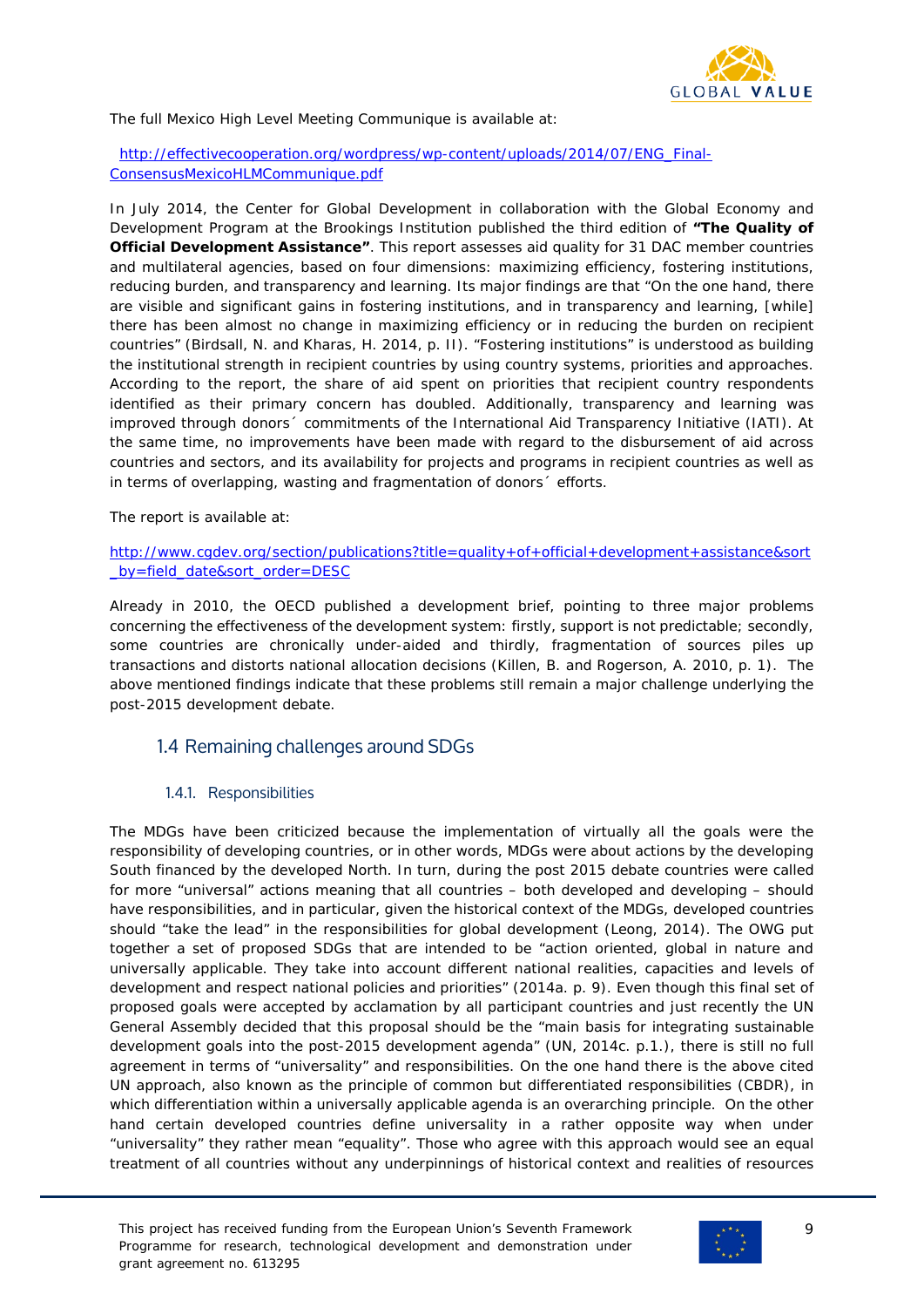

and capacities. The reality is that this view is incompatible with the CBDR principle, and if taken seriously, would effectively undermine CBDR to which the international community has already committed itself (Leong, 2014). One of the main challenges that are still ahead of the finalization of the post2015 goals and agenda is to integrate this duality of universality and differentiation in a unitary framework. According to Leong, this duality does not mean dichotomy (as in the above discussed equality approach). A universal agenda can recognize that there are global development norms that are generally applicable to all countries and yet at the same time recognize that while all countries have responsibilities, different countries have differentiated responsibilities due to historical responsibilities and differing financial and other resources and capabilities (2014).

#### 1.4.2. Financing

<span id="page-9-0"></span>The global development system is shaped by a variety of transmitters and receivers of support, including foreign offices through embassies, government departments, local communities, international organizations, NGOs, investors, contractors and foundations. As already mentioned in the baseline report, the allocation of financing responsibilities and ways of implementation are still highly debated topics. Recently, a few meetings with the aim to develop financing strategies to support the post-2015 development agenda have taken place. The Fourth Biennial High-level Meeting of the Development Cooperation Forum (DCF) for instance was held on 10-11 July 2014 at the UN headquarters in New York. The aim of this meeting was to provide critical input into the post-2015 debate and to address the essential role that ODA could play in the post-2015 financing mix. It was stressed that the kind of support needed to achieve sustainable development will change into a mix of financial support, capacity building, knowledge-sharing and technology transfer and an enabling macroeconomic environment and international cooperation as well as greater policy coherence between aid and non-aid policies (e.g. trade, debt, agricultural subsidies, financial and tax regulations, and technology). Global foreign direct investment (FDI) remains the largest and most stable external source of private financing in developing countries, while ODA can help to catalyze FDI and support developing countries in creating an enabling environment for investments. It was stated that a post-2015 development agenda "must built on ODA as a vital source of development financing and advance efforts to meet the commitment of realizing the United Nations target of 0,7 per cent of gross national income as ODA […]. Further improving ODA quality must be seen as part and parcel of the effort on the part of a renewed global partnership to maximize the development impact of aid. A renewed global partnership for development […] will have to mobilize domestic and international support - both public and private- to complete the unfinished business of the Millennium Development Goals and put the world on a sustainable development pathway" (United Nations Economic and Social Council, Report of the Secretary-General, 2014, p. 14). To sum up, it puts great emphasis on a diverse mix of development finance, which makes necessary higher policy coherence between aid and non-aid policies and effective monitoring to ensure effectiveness of development cooperation and mutual accountability. It also points to the fact that the impact of private sector engagement in development will need to be assessed regularly in future. The full report is available at: [http://www.un.org/ga/search/view\\_doc.asp?symbol=E/2014/77](http://www.un.org/ga/search/view_doc.asp?symbol=E/2014/77)

A few weeks later, The Intergovernmental Committee of Experts on Sustainable Development Financing held its Fifth (and final) Session between 4-8 August 2014 at the UN Headquarters in New York. During this session, the Committee has finalized its report to the UN General Assembly on "options on an effective sustainable development financing strategy to facilitate the mobilization of resources and their effective use in achieving sustainable development objectives". While these discussions addressed the financing of sustainable development as a whole, Member States would engage in the process to elaborate a post-2015 development agenda. Preparatory work outlined nine strategic approaches that underpin their proposed financing framework, inter alia the need to mainstream sustainable development financing in national budgets, where national efforts need to be complemented by international support measures and an enabling international environment. Particular emphasis was placed on capacity building in developing countries to establish effective and equitable tax systems and strengthened international cooperation on tax matters to combat illicit financial flows and promote greater transparency. In addition, a cautionary note was expressed

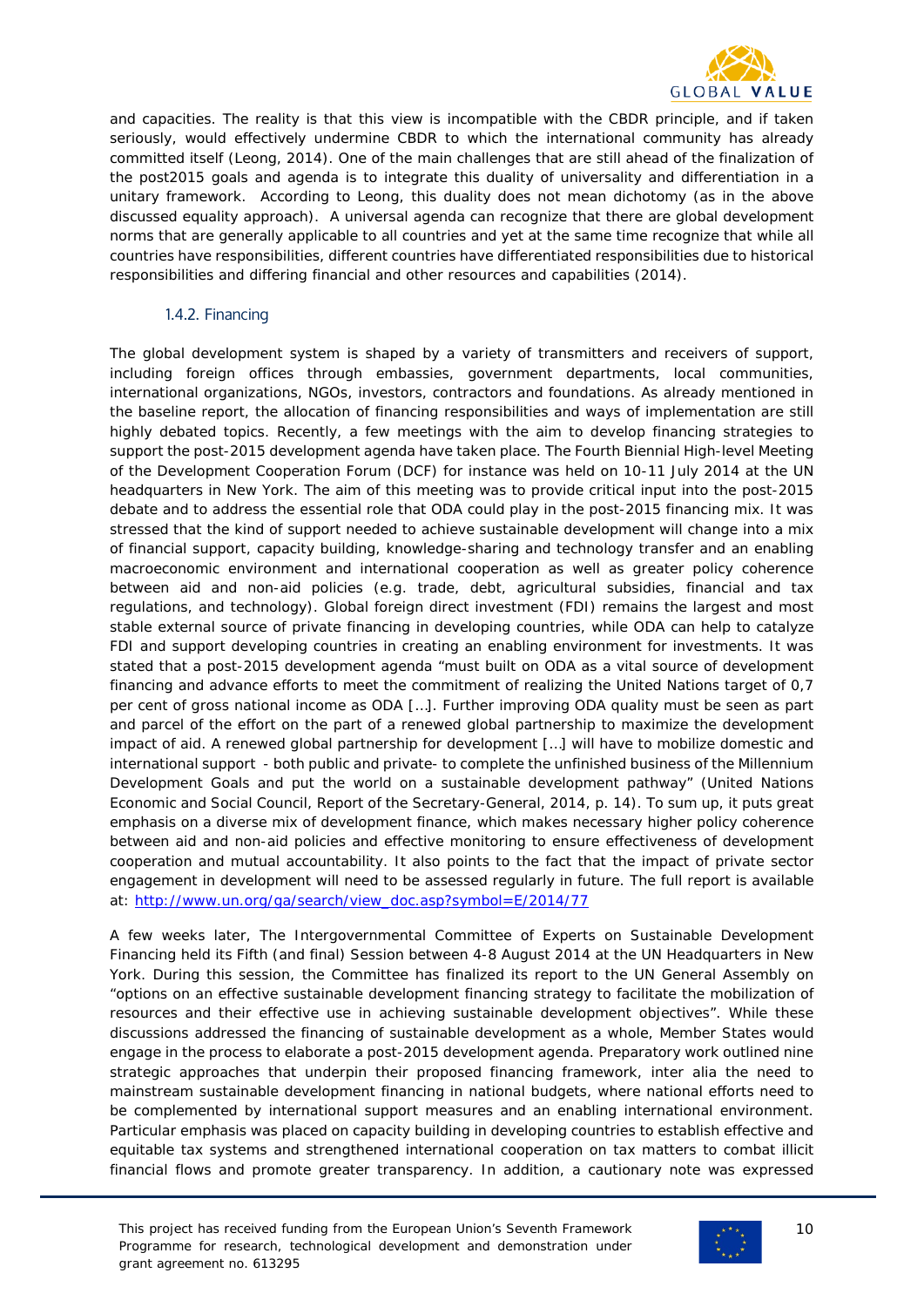

regarding the need to carefully design public-private partnerships, referring to examples where these resulted in high returns to the private sector, while shifting high risks to governments.<sup>[4](#page-10-0)</sup> The final report of the Fifth Session of the Intergovernmental Committee of Experts on Sustainable Development Financing is expected to be released by September 2014 and was not available at the time this progress report was finalized.  $5$ 

Another challenge in terms of development financing is the need to modernize the ODA concept per se. An independent Expert Reference Group elaborated recommendations to modernize the DAC measurement framework due to changing flows, actors and instruments in the development landscape. Further, they stressed the need to align it with and support the attainment of SDGs. A special emphasis is put on the catalytic role of ODA for different sources, considering that the private sector plays an increasing role in finance for developing countries. Additionally, recommendations on a broader measure for total official support for development (TOSD), which includes various development-related official flows currently not captured in the ODA definition, were given. TOSD includes all official efforts to mobilize private flows. The Expert Reference Group concluded that transparency of resource inflows to developing countries should be enhanced and in-donor expenditures should be aligned in order to improve accountability, transparency and comparability. The full summary of recommendation is available at:

#### <http://www.oecd.org/dac/stats/ERG%20Recommendations%202014%2008%2007%20Final.pdf>

With the increasing focus on the private sector 's financial contributions to the post-2015 goals, the role of donors in supporting private-sector investments has gained importance. The catalyzing effect of official support has been stressed by several studies mentioned above; however, in order to ensure effectiveness, a few challenges have to be tackled:

- Firstly, co-ordination needs to be strengthened and data on private-sector financing needs to be improved as most of the flows are currently not captured in ODA statistics.
- Secondly, official finance to the private sector should be additional, which means that investments that otherwise would not be financed by the market due to the perceptions of risks, could also be financed.
- Thirdly, transparency and accountability needs to be enhanced, especially in terms of assessing the effectiveness of official support in contributing to the overarching goal of sustainable development (OECD Development Co-operation Directorate, 2014b).

Additional reports that will also address the issues of financial contribution are in the pipeline, available at [http://ecdpm.org/dossiers/european-report-development/erd-2014.](http://ecdpm.org/dossiers/european-report-development/erd-2014) See also the timeline, Chapter 1.6. below.

i<br>I



<span id="page-10-0"></span><sup>4</sup> A full summary is available at:<http://www.un-ngls.org/spip.php?article4491>

<span id="page-10-1"></span><sup>5</sup> Recently, the importance of partnerships has been emphasized in order to combat Ebola in West Africa. The United Nations Office, together with several partners including authorities in affected and at-risk countries, civil society, private sector, non-governmental organizations, multilateral organizations, international financial institutions and UN Member States, launched the Global Ebola Response Coalition in September. Apart from financial contributions to several funds, the private sector, especially corporations already operating in the most affected countries of Guinea, Liberia and Sierra Leone, could provide valuable contributions through capacity building measures for local workers, carrying out "visible community outreach projects to contribute to "situational awareness" and technical support.5 This example shows the importance of mutual efforts, based on the strengths and capacity of development actors.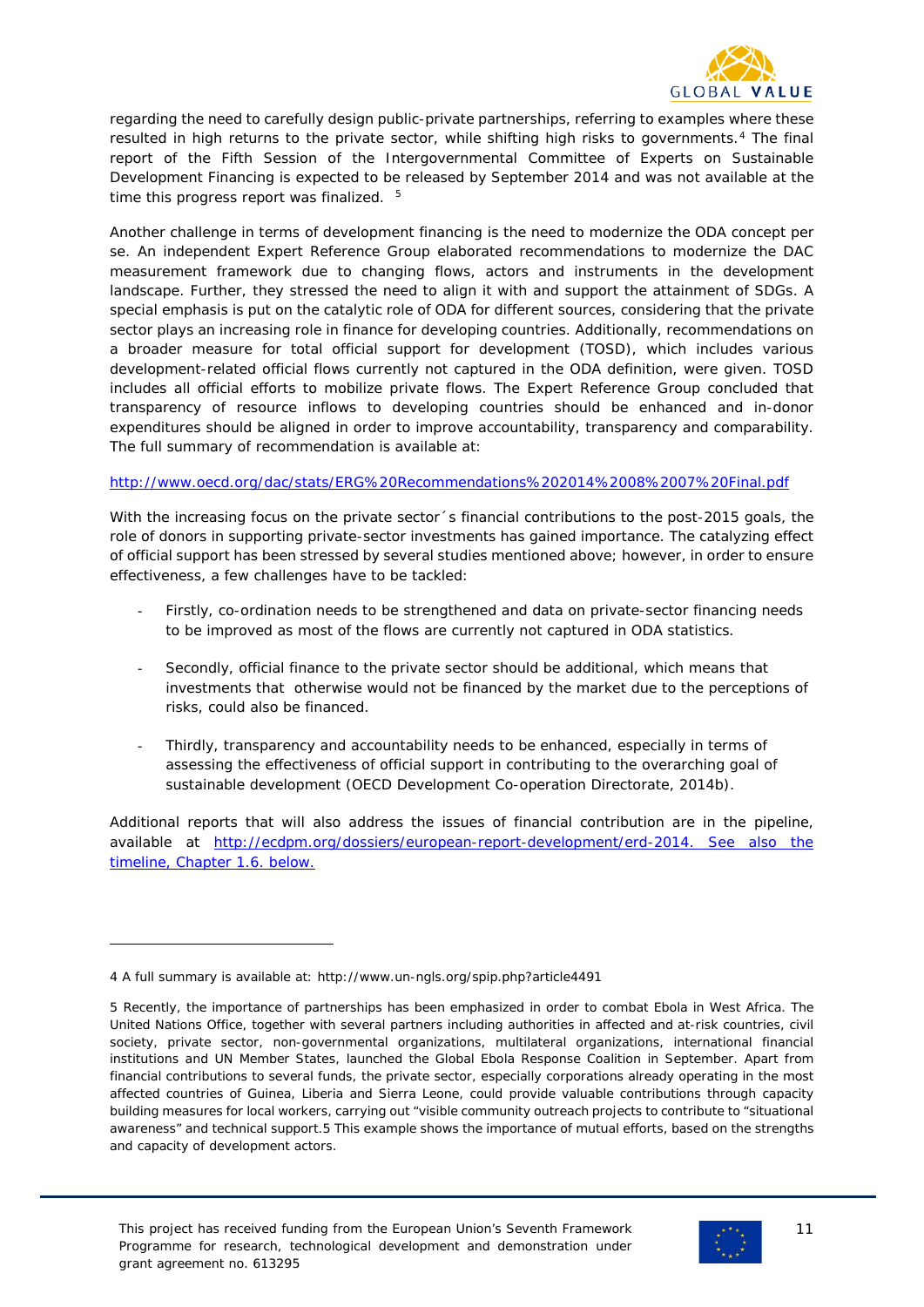

#### 1.4.3. Simplification of goals and targets

<span id="page-11-0"></span>The Rio+20 document requires that future global development goals and targets must be "concise, easy to communicate, [and] limited in number." The OWG proposed 17 goals and 169 targets do not seem to meet these criteria. In the coming months, governments and involved agencies face a serious challenge in the sense that they should find ways to refine and consolidate the proposed goals and targets and come up with a final simplified list that they all agree to adopt.

## 1.5 Next steps for the post-2015 process

<span id="page-11-1"></span>The output of the OWG again is considered "only" as a proposal. As delegates and Co-Chair's indicated there is likely still another year's worth of deliberations before the SDGs are formally adopted by the UN General Assembly along with other components of the post-2015 development agenda. These parallel processes include: the Intergovernmental Committee of Experts on Sustainable Development Financing (ICESDF), the Financing for Development Conference (FfD), the UNFCCC negotiations or the post-2015 Framework for Disaster Risk Reduction etc. (IISD, 2014a)

### 1.6 Timeline including upcoming events

<span id="page-11-2"></span>OECD-DAC Workshop on gender & state building. Date: 5 November 2014 location: Paris

**World Conference on Education for Sustainable Development:** The 2014 Education for Sustainable Development (ESD) World Conference will address, *inter alia*, how ESD can help move sustainable development policy and action forward to meet different global, regional, national, and local needs. **dates**: 10-12 November 2014 **location**: Nagoya, Aichi, Japan.

**The 2014 CAPE conference: Does money matter?** The role of finance in achieving the Sustainable Development Goals. **Date:** 12 November 2014 **location:** Overseas Development Institute, London, and streamed online.

**17th meeting of DAC** (Development Assistance Committee, OECD) **Evaluation Network**. **Dates:** 19-20 November 2014 **location:** OECD Headquarters, Paris.

**DAC High-Level meeting**. **Dates:** 15-16 December 2014 **location:** OECD Headquarters, Paris

**46th Session of the UN Statistical Commission.** At this session the UNSC is expected to discuss and agree on the process and modalities for the development of the SDG indicator framework. **Dates:**  3-6 March 2015 **location:** TBA

**Third International Conference on Financing for Development:** The third International Conference on Financing for Development will be held in July 2015. **dates:** 13-16 July 2015 **location:**  Addis Ababa, Ethiopia.

**UN Summit to adopt the post-2015 Development Agenda:** The United Nations Summit for the adoption of the post-2015 development agenda was mandated by the UN General Assembly on 25 September 2013 (Resolution 68/6). **dates:** 21-23 September 2015 (tentative) **location:** UN Headquarters, New York. (IISD, 2014a)

Upcoming reports on financial resources:

**5th European Report on Development** (ERD): "Financing and other means of implementation in the post-2015 context".

**Development Co-operation Report 2014:** "Mobilising resources for sustainable development" (to be accessed at [http://www.oecd.org/dac/dcr2014.htm\)](http://www.oecd.org/dac/dcr2014.htm)

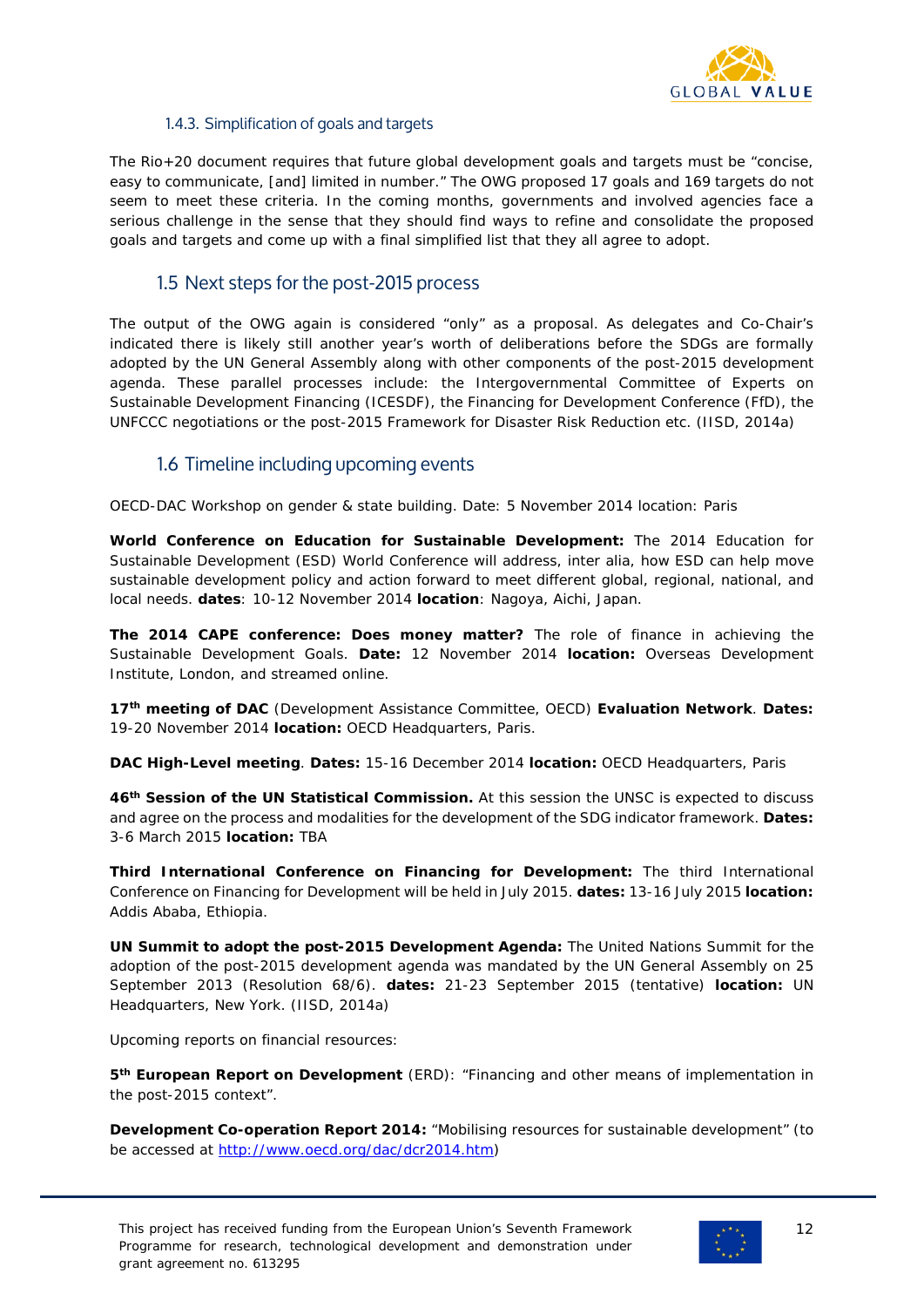

# <span id="page-12-0"></span>2 Latest outcomes of the post-2015 process for business

# <span id="page-12-1"></span>2.1. MDG Gap Task Force report on MDG Goal 8

A report on progress in the implementation of MDG8 examined by the MDG Gap Task Force was published on 18 September 2014. Goal 8 aims to provide specific types of assistance for developing countries, including access to aid, trade, debt relief, essential medicines and technologies, in order to support the achievement of the other seven MDGs. The report states that "a number of targets for Goal 8 are close to being achieved" (MDG Gap Task Force 2014, p. III), especially in terms of an extension of duty-free and quota-free access to developed-country markets for exports from least developed countries and debt relief for countries eligible for the Heavily Indebted Poor Countries Initiative. "At the same time, progress on other targets has been slow, in particular in reaching the pledged volumes of official development assistance (ODA)" (MDG Gap Task Force 2014, p. III). Although ODA flows reached a record of US\$ 135 billion in 2013, this represents only 0,3% of combined Organization for Economic Cooperation and Development (OECD) Development Assistance Committee (DAC) donors´ gross national income (GNI), while a target of disbursing 0,7% of donor GNI has been set (MDG Gap Task Report 2014, p. XI). Despite an increase of aid, no significant improvement of development cooperation effectiveness can be noticed (see also paragraph 1.3.3). The growth of the total volume of ODA can be attributed to an increase of ODA contributions to multilateral institutions (US\$ 41 billion) and humanitarian aid (US\$ 11 billion). The aim to disburse 0,7 % of their GNI was only achieved by five donors (Denmark, Luxembourg, Norway, Sweden and the United Kingdom), the largest donors in order of volume were the United States of America, the United Kingdom, Germany, Japan and France. According to the report, development assistance is still concentrated in a small number of countries. Countries which received the highest amount of ODA in 2012 included Afghanistan, Vietnam, Ethiopia, Turkey, Democratic Republic of the Congo and the United Republic of Tanzania. Net bilateral ODA to Least Developed Countries, which heavily depend on ODA as a primary source of external and public financing, increased (MDG Gap Task Force 2014, p. 9 et seqq.). In order to achieve MDG 8 and especially with regard to the post-2015 development agenda, the report recommends that "first, there is a need to strengthen the linkages between Goal 8 and other goals; second, global monitoring of the partnership initiatives is an essential task; third, the successor to Goal 8 should periodically be reviewed for continued relevance; and fourth, efforts to attain the MDGs should not be confused with the broader, long-standing international commitment to foster sustainable development" (MDG Gap Task Force 2014, p. XI). The design and implementation of a comprehensive financing framework for these development efforts and the post-2015 development agenda are subject to discussions at the moment (see paragraph 1.4.2 on financing frameworks for the SDGs). The full report is available at: <http://www.un.org/en/development/desa/publications/mdg-gap-task-force-report-2014.html>

# <span id="page-12-2"></span>2.2. UN Global Compact White Paper

On 3 July 2014, right after its 2014 Board meeting, the UN Global Compact introduced a white paper, titled 'The Role of Business and Finance in Supporting the Post-2015 Agenda,' which showcases five implementation mechanisms to scale up the private sector's contribution to the Agenda: small- and medium-sized enterprises (SMEs); partnerships; transparency and accountability; enabling government policies; and private sustainability finance. *We summarize the main points of the paper below but it is important to note that most of the statements are desirable recommendations on what businesses should do in order to promote sustainable development as understood by the UN Global Compact. It is not clear at all whether businesses share these interpretations and would be willing to act accordingly.*

**SMEs:** According to the Global Compact, SMEs (comprising 95 per cent of all registered companies worldwide) involvement should be a major target, because the upgraded capacity among companies

This project has received funding from the European Union's Seventh Framework Programme for research, technological development and demonstration under grant agreement no. 613295

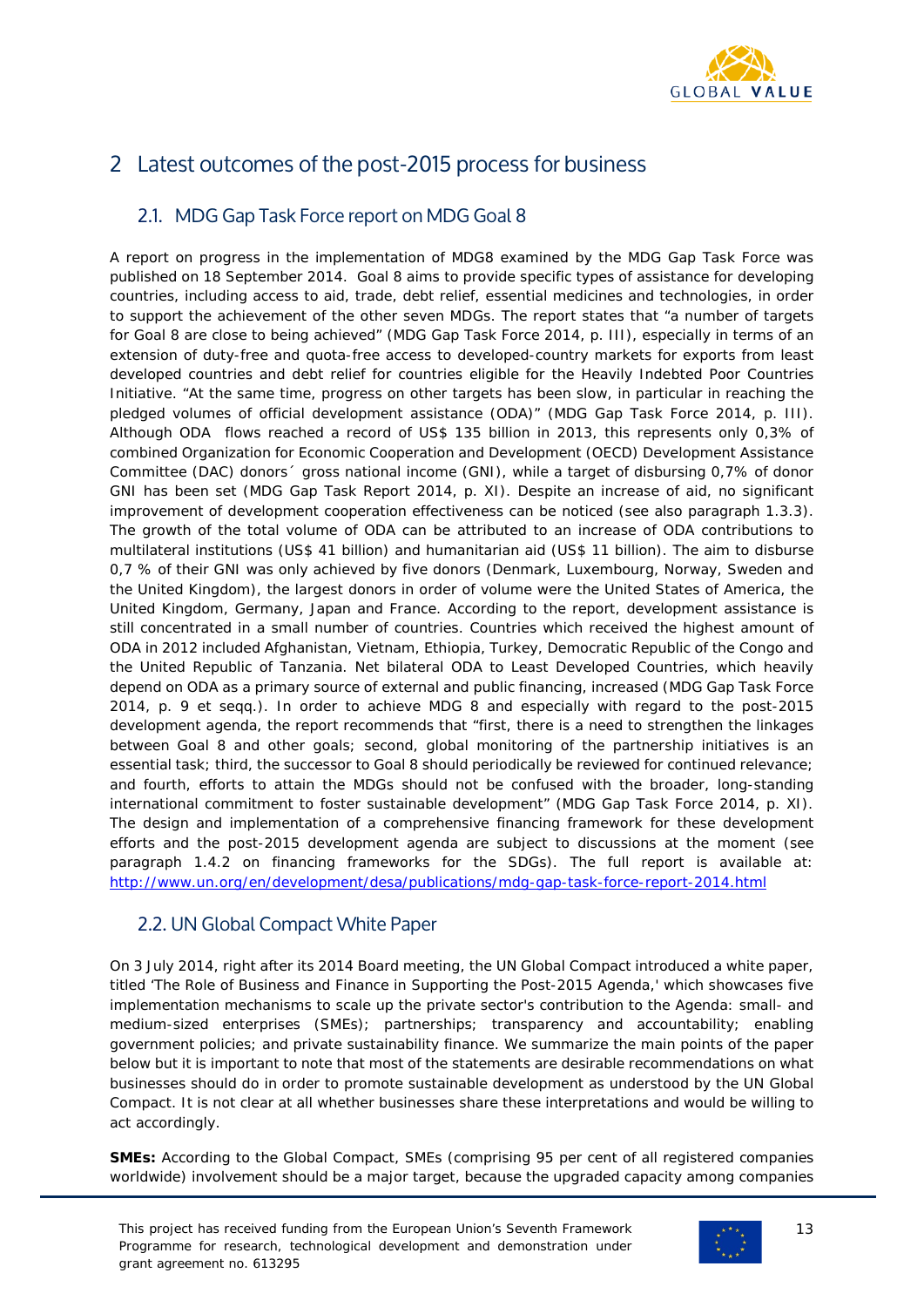

of this scale is likely to improve the quality of jobs on offer, including for women and marginalized groups – improving remuneration and building skill levels in countries at all levels of development. The paper also highlights that this business segment has enormous potential to pilot and eventually scale up entirely new business models and technologies. Large-scale companies have a vested interest in the success of SMEs. They are transferring knowledge and technology to help the capacity building of SMEs. Bigger companies should also upgrade their value chains in order to avoid complicity in misconduct or workplace abuses and mitigate adverse impacts directly linked to their business relationships and suppliers.

**Partnerships:** The document highlights the importance of effective partnerships and other collaborative arrangements with and within the private sector. Partnerships that allow for pooling resources, sharing risks and overcoming systemic challenges are considered particularly important to the successful implementation of the SDGs – requiring creativity, perseverance and the support of public trust through transparency and accountability. According to the Global Compact, while partnerships for sustainability are often thought of as large-scale, elaborately planned global projects tied to static, long-range targets, partnerships in fact most often take place locally as well regionally. They are springing up in large numbers and diverse formats, often in spontaneous and rapid response to new situations – sometimes tackling systemic issues and involving multiple stakeholders. Due to this multiplicity and wide pervasiveness of formats, centralized monitoring in detail may prove to be difficult and even self-defeating. An important step forward may be to develop guidelines for public interest partnerships, especially those involving the United Nations and its agencies, funds and programs, which can serve as a window on the integrity and long term efficacy of initiatives.

**Transparency and accountability:** Transparency and disclosure to stakeholders concerning a company's impact on sustainable development, and its commitments to improve on that record, is considered a chief measure for ensuring that companies are making progress and lending credibility to their commitments to sustainable development. This responsibility is an addition to compliance with all legal regulations as to corporate practices and provision of information. Increased number of consultations with businesses on the post-2015 development agenda are recommended in order to increase the number of companies that publicly commit to integrating sustainable development principles into their strategies and operations and then report on their progress.

**Enabling government policies:** Governments can apply policy frameworks that facilitate, set incentives and otherwise encourage the uptake of voluntary corporate and public-private initiatives in alignment with the Post-2015 development agenda. The White Paper discusses two policy instruments as examples:

*Government assistance in setting prices for externalities* (otherwise "free" goods as clean air, water, biodiversity, healthy ecosystems and even social capitals as community health, worker conditions, peace and stability). According to the paper prices that reflect the true costs and benefits of such goods can improve the functioning of markets, while providing a tool to advance sustainability and tackle threats.

*Public procurement* is another area that can be an important means for motivating businesses to adopt sustainability practices by applying sustainability criteria to bids from vendors and contractors, or by opening opportunities for women- and youth-owned enterprises. It is also an important avenue for transparency in public practice.

**Private sustainability finance:** In this section, the paper discusses that post-2015 funding needs will require a significant increase in financial resources, likely to run into a trillion or more dollars per annum in incremental investments. Private investment is increasingly recognized as an essential component, from institutional investors holding ever-larger volumes of funds and companies representing a major component of domestic finance, to foreign direct investment (FDI), which contributes the largest share of incoming flows to developing countries from developed nations. The Committee of Experts in Sustainable Development Financing is actively considering these issues. The Global Compact highlights that private investment will be most effective when redirected away from



14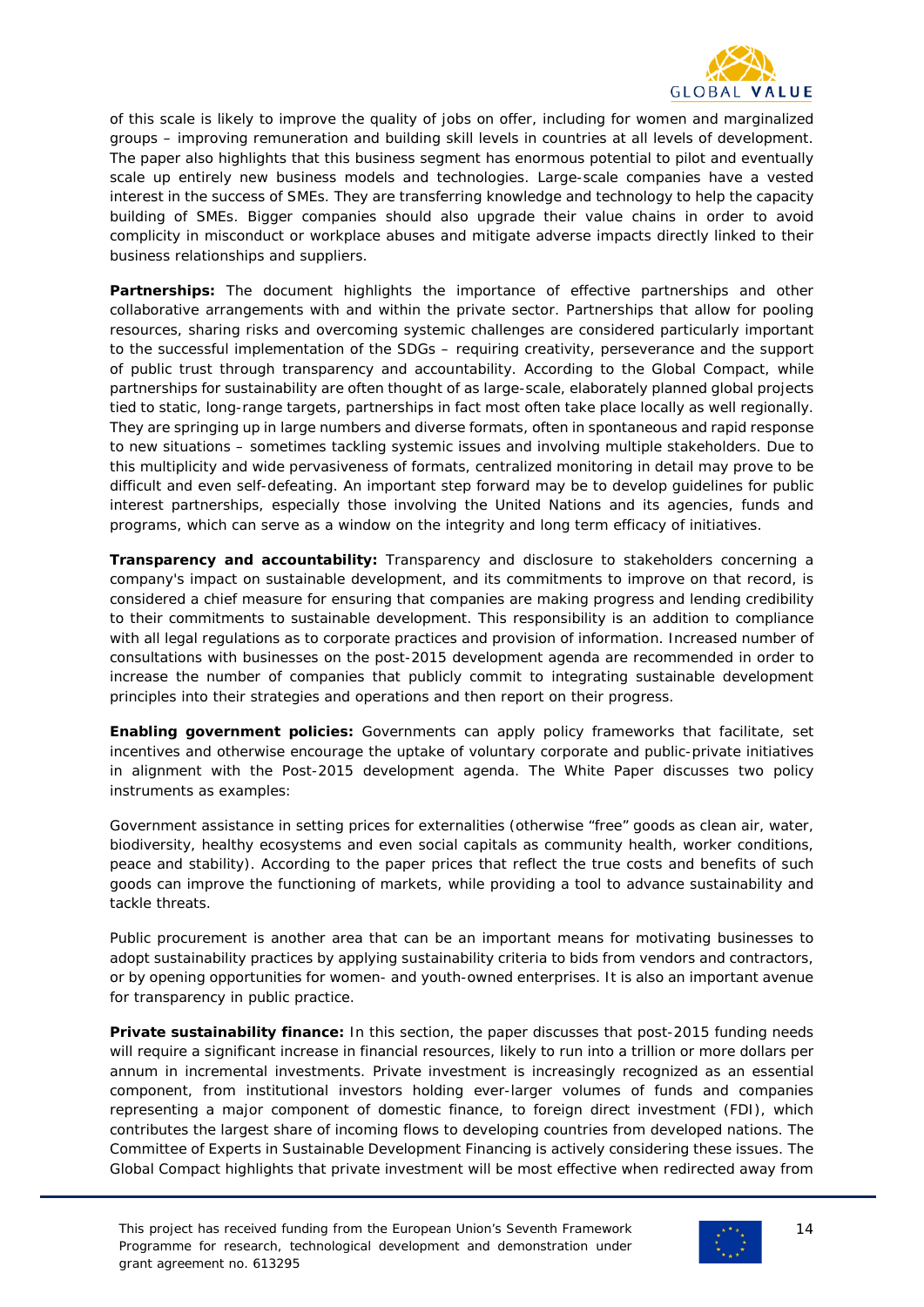

areas with negative externalities and towards sustainability issues. Private sustainability finance must shift towards a longer-term time horizon and a deeper adoption of sustainability considerations in investment decision-making throughout the investment chain: from responsible investment and active ownership, to sustainable FDI and catalytic philanthropy. This would mean moving beyond the current priority on investment volume for the sake of volume to a focus on quality and an assessment of the positive social and environmental impact of investments. By establishing the right incentives and regulations, governments could level the playing field and create competition to direct private investment in a way that advances sustainable development especially if working together with global initiatives including the UNEP Finance Initiative, the UN-supported Principles for Responsible Investment, and the Equator Principles.

In the final chapter of the paper Global Compact highlights the significance of "an early start on post-2015 business engagement". As they put it, the MDGs were hampered, in part, by a slow start because translation of the inspiring purposes set forth in the Millennium Declaration were not set into the form of goals and targets until well into 2001. There was a time lag in discerning progress on indicators, even though the benchmarks were set ten years in the past, in 1990. This time, the UN Global Compact and like-minded organizations are committed to get business off to an early start in contributing to the implementation of the SDGs. One notable effort that is taking shape is the development of a toolkit to support corporate measurement and goal setting in alignment with the final SDGs. Global Compact has partnered with the Global Reporting Initiative (GRI) and the World Business Council for Sustainable Development (WBCSD) to develop tools for corporate reporting. We quote three precepts form the basis for this project:

- The business expression, "if you can measure it, you can manage it" and its converse. It will not be possible to gauge sustainability results and improve on them without: a measure for a company's current impacts – negative and positive – on a particular sustainable development theme; timely access to data; and, more important, a framework to indicate which data is important and relevant.
- The need to build trust. Businesses need to be able to demonstrate to their stakeholders using a recognized methodology the impacts of their actions, whether acting on their own behalf or in local, national or global partnerships, to be seen as credible partners acting in good faith. They should be able to match or exceed similar levels of transparency expected of public sector and civil society partners.
- Flexibility. SDGs and related targets are almost certain to cover wide-ranging areas of a diversified nature. Different issues possess varying degree of relevance to different industries. Companies should monitor and set goals where they have the most significant impacts. A simplified toolkit should also be available for less sophisticated firms, such as SMEs or farmer cooperatives, for example.

Scheduled for release in October 2015, the toolkit should be fully aligned with the Sustainable Development Goals that will be adopted by Governments. (UN, 2014b)

# <span id="page-14-0"></span>1.2. Defining the role of business in Sustainable Development<sup>[6](#page-14-1)</sup>

One year before the finalization of the post-2015 agenda (including the final set of SDGs) the magnitude and range of business engagement, its accountability within the post-2015 project and how business can be a more positive force for sustainable development are still important questions to answer. Consultations are taking part on these issues at the global, regional and national levels led by UN Global Compact or other relevant global initiatives (such as the UN Industrial Organization (UNIDO). One certainly crucial outcome of these multi-stakeholder consultations is how corporate

i<br>I

This project has received funding from the European Union's Seventh Framework Programme for research, technological development and demonstration under grant agreement no. 613295



<span id="page-14-1"></span><sup>6</sup> The same caveat applies as in the previous section, see page 18, first paragraph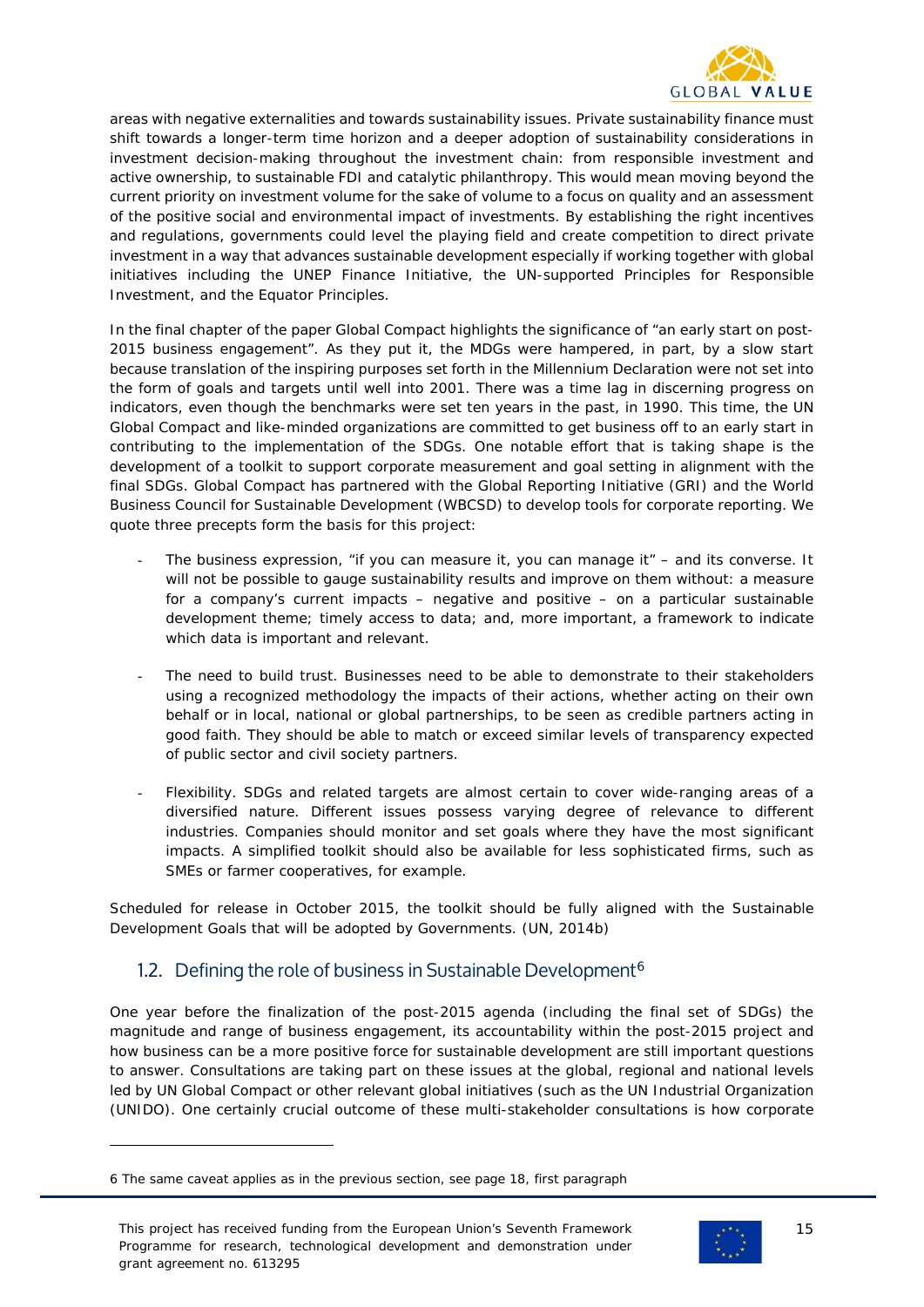

sustainability and the role of business sector in the development agenda is defined and understood. The recently published White Paper of the UN Global Compact refers to a new paradigm in development thinking that recognizes the central role of private enterprise in the pursuit of the development agenda – and vice versa. Based on the feedbacks that they received during the aforementioned consultations the authors argue that corporate leaders are beginning to understand the business imperative of integrating environmental and social risks and opportunities within their core operations. As economic growth migrates to the developing world, for example, business should invest not merely to obtain low-cost inputs, but increasingly to build strong markets and societies, and contribute positively to them. According to this understanding poverty is the antithesis of a successful business environment.

In addition, access to core inputs such as energy, water, minerals, forest and farm products is no longer purely a question of marketplace acquisition. Resource availability can be limited or even curtailed by breakdowns in the integrity of the natural environment. As these convergences of interest between the public and the private sectors accumulate, companies that once enacted their social responsibilities as a philanthropic sideline, and later as a risk management technique, are now have to find ways to incorporate sustainability into the heart of their business models.

The Global Compact defines corporate sustainability as "the delivery of long-term value in financial, environmental, social and ethical terms" (UN, 2014b, p.3). In the earlier discussed White Paper the UN further elaborates their definition and states that businesses must avoid causing or contributing to harm as a minimum. In addition to this they also declare that companies are encouraged to take additional supportive actions through their core business, philanthropy, collective action and public policy advocacy, which is done as a voluntary complement and not a substitute or trade-off for the requirement to respect universal principles. (UN, 2014b)

# <span id="page-15-0"></span>1.3. UN recommendations to enhance private sector engagement in the implementation of Post-2015 agenda

In 24 September 2014, the UN Global Compact and UNIDO launched the synthesis report from their global consultations with the business sector. This report includes 23 recommendations for private sector engagement clustered in 5 main themes. These recommendations are as follows:

- 1. Developing Government Policies Which Drive Corporate Sustainability
	- 1.1. Government and business should engage in a collaborative approach to sustainable development, respecting and valuing the roles and capacities of one another.
	- 1.2. Government can put policy measures in place to incentivize greater implementation of voluntary sustainability regimes. These include tax breaks, access to export credits, promotion of best practices in the realm of sustainability, and integration and prioritization of sustainability criteria within transparent procurement tender contracts, etc.
	- 1.3. Policies to promote innovation should be prioritized as they are key to industrial development.
	- 1.4. Corporate actors should hold themselves responsible for the environmental and social impact of their actions, above and beyond what is required by legislation and regulation.
	- 1.5. A green industry framework can entail financial incentives; feasibility studies; alignment with international standards and norms; waste management systems; and support for resource productivity. Taxation could be shifted from labour to natural resource use, together with the removal of harmful subsidies.

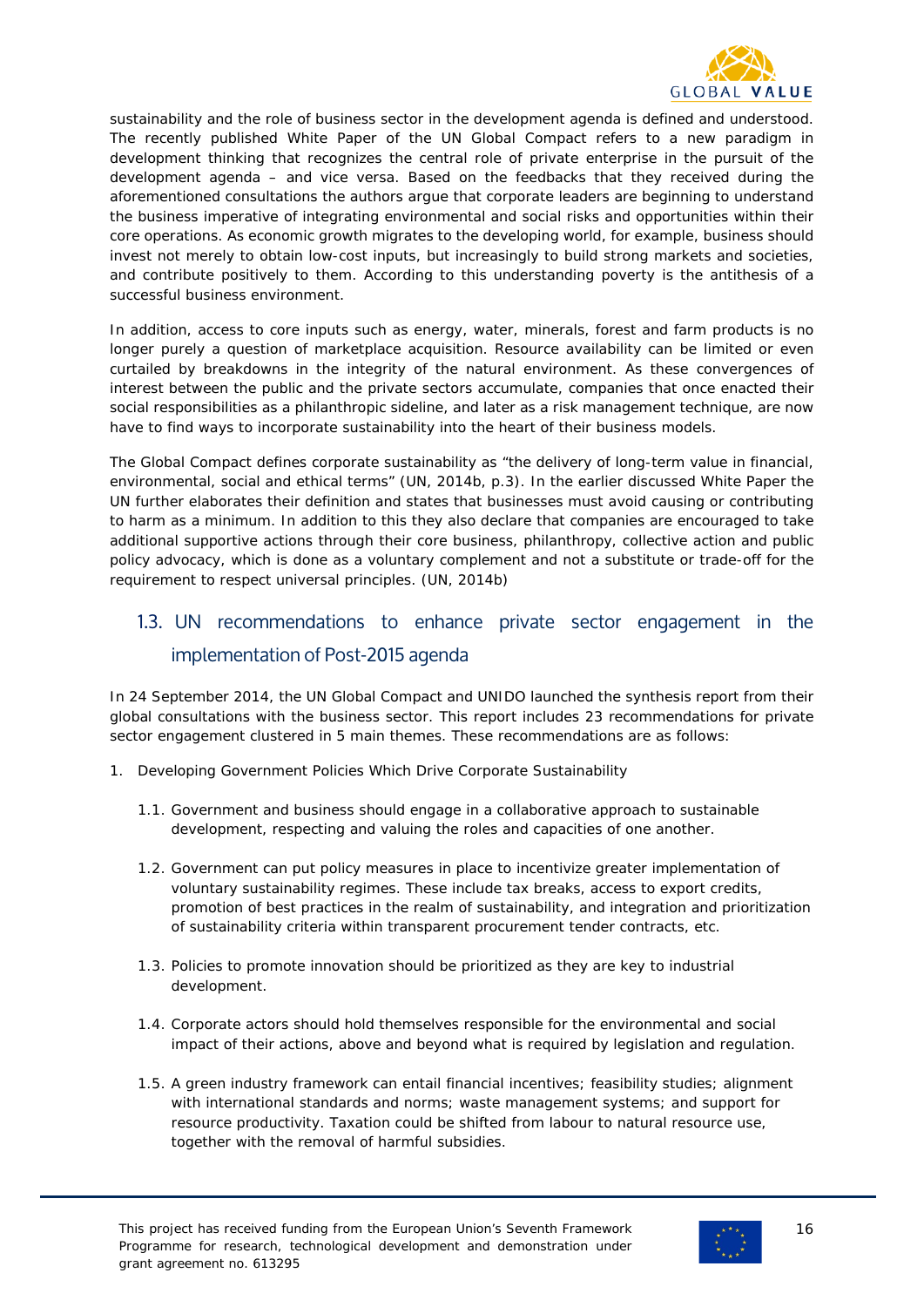

- 2. Mobilizing Private Sector Sustainability Finance
	- 2.1. Private sector will need to provide the bulk of innovative sustainable development financing.
	- 2.2. Governments can set conditions for dependable and fair access to credit for SMEs in order for them to be able to meet sustainability criteria, while meeting their economic return.
	- 2.3. Private sector entities should provide clear, accurate triple bottom line economic, social and environmental - information about their operations to facilitate the workings of private sustainability finance.
	- 2.4. Non-traditional financial sectors must also be considered as potential sources of financing for sustainable development processes, including the philanthropic sector, corporate foundations, impact investors, etc.
	- 2.5. ODA remains a critical financing source for extreme poverty eradication, especially in least developed countries and countries in special situations.
- 3. Localizing the Architecture for SME Engagement
	- 3.1. SMEs should play an active role in the formulation of the SDGs.
	- 3.2. SMEs are flexible and innovative, yet they often lack the capacity to access global value chains. Enhancing this capacity should be a priority.
	- 3.3. Support for SMEs can be enhanced through financing instruments, but also through technology transfer and capacity building. Training, mentoring and knowledge – sharing platforms for SMEs and micro-enterprises can be provided, often by larger companies in a supply-chain relationship.
	- 3.4. Corporate sustainability and CSR measurement and reporting costs should be simplified in order to be affordable for SMEs.
- 4. Enhancing Partnerships
	- 4.1. A collaborative relationship between governments and business should set the rules of engagement and responsibilities for partnership initiatives.
	- 4.2. Public-Private Partnerships are vital to gaining the shared buy-in necessary, on the part of all stakeholders, needed to achieve the objectives of international development frameworks.
	- 4.3. Official Development Assistance (ODA) should be complemented by business partnerships solutions.
	- 4.4. Joint ventures between investing countries and host markets, such as are occurring under South-South cooperation, should be encouraged and scaled up and sustainability aspects emphasized by governments, business and SOEs.
- 5. Building Trust through Enhanced Transparency and Accountability

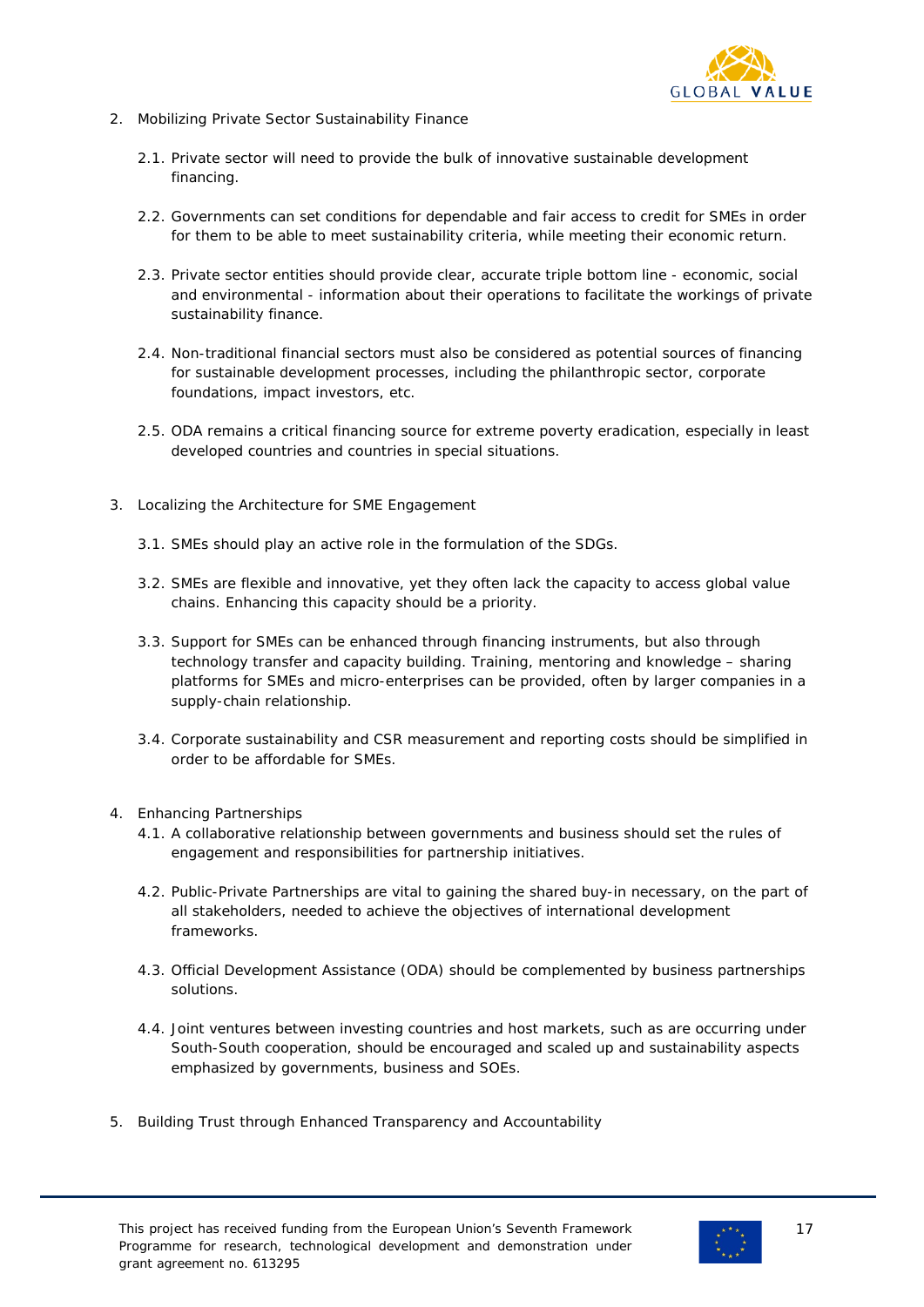

- 5.1. To build trust and to be considered credible partners in the Post-2015 era, companies should be transparent with regard to their social and environmental impact, be accountable for how their activities create or deplete societal wellbeing, and report on what they are doing to improve performance.
- 5.2. Dialogue and closer engagement in international development processes should be fostered between governments, donors and SMEs.
- 5.3. Transparent and participatory policymaking processes should be fortified, involving the local community and the private sector, based on sound research capacity, market data and measuring development impact.
- 5.4. Awareness-raising and public education on transparency and accountability and developing curricula for training in secondary schools may be beneficial to realizing international development objectives.
- 5.5. Greater transparency can be achieved in the delivery of public services through traceability audits. (UNIDO, 2014)
- <span id="page-17-0"></span>1.4. SDGs that are directly linked to business

From a business perspective one of the main impediment of the MDG system was that it tend to underplay economic factors that are driving forces in achieving social well-being, while subsuming an important array of environmental and human-need challenges. According to the Global Compact it is encouraging that this time many of the priorities emerging from the aforementioned business consultations have turned out to be in alignment with the final set of SDGs proposed by the OWG – notably including stand-alone goals on education, gender equality and women's empowerment, water and sanitation, sustainable energy for all and climate change, as well as poverty. More particularly several goals and targets are directly linked to business and other economic factors:

- Proposed goal 1. "End poverty in all its forms everywhere".
	- o Target 1.4. "equal rights to economic resources, as well as access to basic services, ownership, and control over land and other forms of property, inheritance, natural resources, appropriate new technology, and financial services including microfinance".
	- o Target 1.a. "ensure significant mobilization of resources from a variety of sources".
- **Proposed goal 2.** "End hunger, achieve food security and improved nutrition, and promote sustainable agriculture" and specifically
	- o Target 2.3: "by 2030 double the agricultural productivity and the incomes of smallscale food producers, particularly women, indigenous peoples, family farmers, pastoralists and fishers, including through secure and equal access to land, other productive resources and inputs, knowledge, financial services, markets, and opportunities for value addition and non-farm employment"
	- o Target 5.5. "ensure women's full and effective participation and equal opportunities for leadership at all levels of decision-making in political, economic, and public life"
	- o Target 5.a "undertake reforms to give women equal rights to economic resources, as well as access to ownership and control over land and other forms of property, financial services, inheritance, and natural resources in accordance with national laws."
	- o Target 6.4. "by 2030, substantially increase water-use efficiency across all sectors and ensure sustainable withdrawals and supply of freshwater to address water

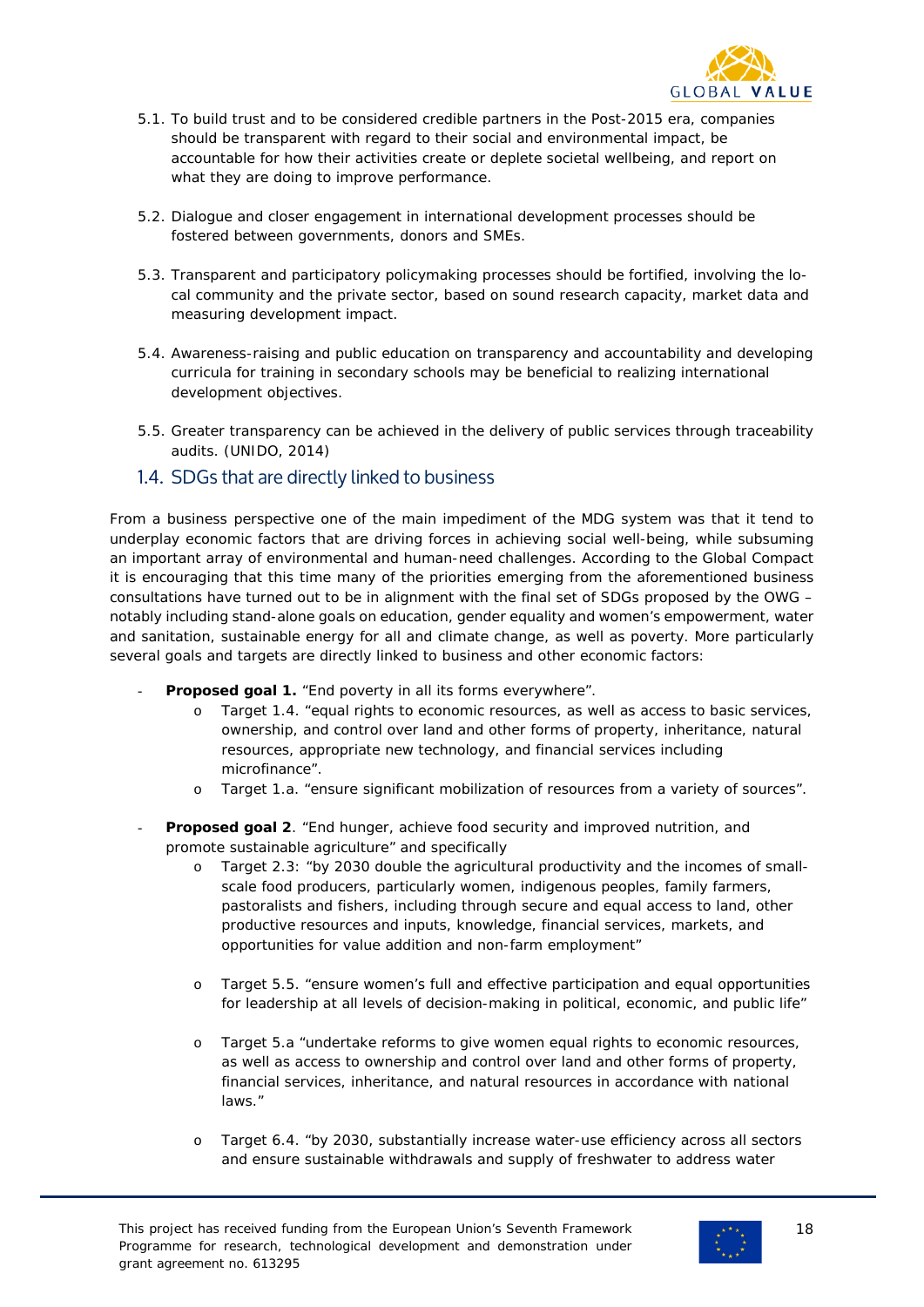

scarcity, and substantially reduce the number of people suffering from water scarcity."

- o Target 7.2." increase substantially the share of renewable energy in the global energy mix by 2030"
- o Target 7.a. "by 2030 enhance international cooperation to facilitate access to clean energy research and technologies, including renewable energy, energy efficiency, and advanced and cleaner fossil fuel technologies, and promote investment in energy infrastructure and clean energy technologies"
- o Target 7.b" by 2030 expand infrastructure and upgrade technology for supplying modern and sustainable energy services for all in developing countries, particularly LDCs and SIDS"
- **Proposed goal 8**. "Promote sustained, inclusive and sustainable economic growth, full and productive employment and decent work for all."
- **Proposed goal 9**. "Build resilient infrastructure, promote inclusive and sustainable industrialization and foster innovation."
- **Proposed goal 10.** "Reduce inequality within and among countries."
	- o Target 10.b. "encourage ODA and financial flows, including foreign direct investment, to states where the need is greatest, in particular LDCs, African countries, SIDS, and LLDCs, in accordance with their national plans and programmes."
- **Proposed goal 12.** "Ensure sustainable consumption and production patterns."
- **Proposed goal 17.** "Strengthen the means of implementation and revitalize the global partnership for sustainable development" that include, among others, references to trade, finance, technology and multi-stakeholder partnerships.

(Source: UN, 2014a.)

## <span id="page-18-0"></span>1.5. Criticism of the business case for SDGs

On the surface, it seems that UN reached a sort of agreement with stakeholders in terms of the above discussed business case for sustainable development. However, the fact is that this argument is highly criticized from several angles. Gupta et al, for instance, note that there has been a tendency to make trade-offs in favor of growth at the expense of the poorest, and there is the risk that the SDGs may result in 'weak' sustainability, either in the design of the general goals or in the development of operational targets, indicators and means of implementation. In addition they highlight the necessity to evaluate the proposed SDGs and targets developed by the OWG against the criteria for inclusive development because as they put "social goals tend to be marginalized in the implementation of sustainable development while economic growth is prioritized often also at the cost of ecological goals" (2014, p.1).

As a conclusion, Gupta et al argue that while the SDGs prima facie are strong on inclusiveness, the elaboration in the text on targets is much weaker in terms of meeting the criteria for inclusiveness. For example, there is emphasis placed upon both enhancing access and opportunities and including all in political participation and capacity building, however, there is very little focus on the extra capacity building and support needed for the poorest and most marginalized to ensure that they would be actually able to access new SDG-initiated resources and opportunities. In addition they argue that the OWG-proposed set of SDGs does not score well in addressing limits to ecosystems. Furthermore, while certain targets focus on generating new resources, they are very limited in their considerations of the large tax havens and huge business economies that operate outside of the

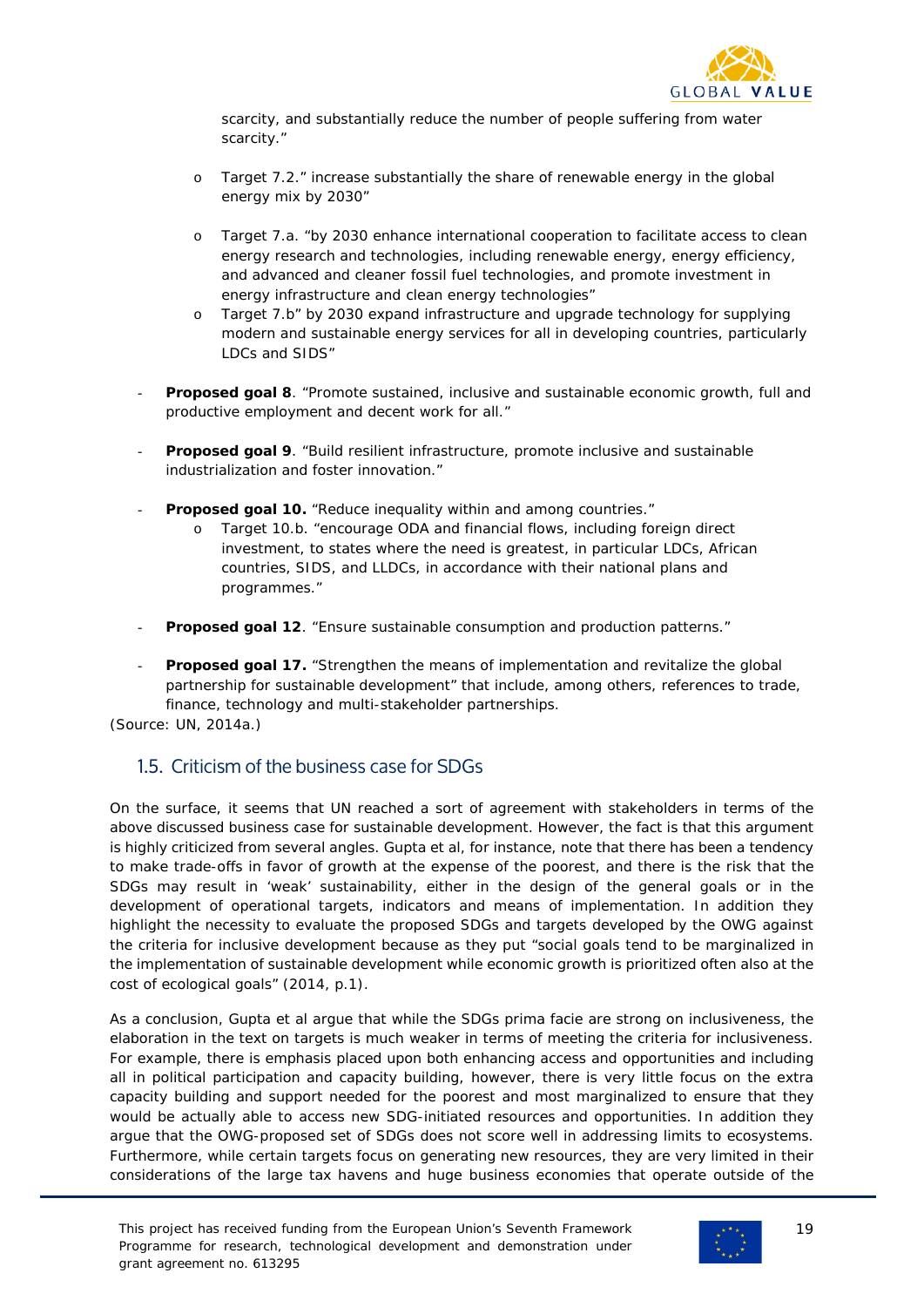

various tax systems. As a final conclusion, the paper calls for increased attention to the principles of inclusive development, otherwise "the SDGs will join the sphere of paternalistic goals, which may enhance the conditions of the vulnerable while not adequately addressing the challenging relational politics of sharing our Earth in the Anthropocene" (Gupta et al. 2014. P.4.).

# <span id="page-19-0"></span>3 Implications for the Global Value Project<sup>[7](#page-19-4)</sup>

## <span id="page-19-1"></span>3.1. Poverty alleviation makes the business case for post-2015 agenda

With the announcement of the final set of proposed SDGs the development of post-2015 agenda reached another significant stage. At this point, based on the available communications, we can conclude that by learning from the weaknesses of MDGs the next set of global development goals would put more emphasis on the involvement of the business sector. In fact, relevant initiatives consider business as strategic partners in the formulation and also the implementation of the post-2015 agenda. According to the UN Global Compact, for instance, the business case for the next global development agenda should be built on the overarching vision of fighting against poverty in order to achieve worldwide prosperity. This argument puts concentrated attack on poverty as the main point of address of the SDGs (as a continuation of MDGs). It emphasizes that poverty overlaps with other social needs and it represents a main impediment to the benefits that markets and entrepreneurship can deliver. In terms of environment too, they argue, a minimal level of prosperity for all is the single best means of building a global consensus in favor of planetary protection. And finally, at the Global Compact they believe that safeguarding rural areas where most of the poor live, and protecting the soil and water from which they obtain their livelihoods, effectively brings together the environmental, social and economic aspects of the future development goals (UN, 2014b). The partners of the GV project that deals with the assessment of the impact of MNCs on global development must understand and incorporate the aforementioned arguments as the ones that most probably would represent the standpoint of communities and drive their expectations over the post-2015 agenda.

## <span id="page-19-2"></span>3.2. SDGs and the Global Value issue areas

The Global Value issue areas include the 8 Millennium Development Goals and three additional topics namely Human Rights, Gender & Diversity, Anti-Corruption & Transparency. The recently announced OWG report that also includes the final set of proposed SDGs also incorporates all these issues: Human rights as an overarching principle (discussed mostly in the introduction or chapeau), Gender as a stand-alone goal (Goal 5) and Anti-corruption as a target (Target 16.5). We believe that GV partners should also refer to this document and develop links while building an argument for the relevance of our research focus and the importance of our issue areas.

# <span id="page-19-3"></span>4. Sources

i<br>I

Bigsten, Arne and Tengstam, Sven. (2014). International Coordination and the Effectiveness of Aid. World Development. Available at:

<http://dx.doi.org/10.1016/j.worlddev.2013.12.021>



<span id="page-19-4"></span><sup>7</sup> This part of the report offers only couple of suggestions. We recommend a thorough discussion of the implications involving all GV partners.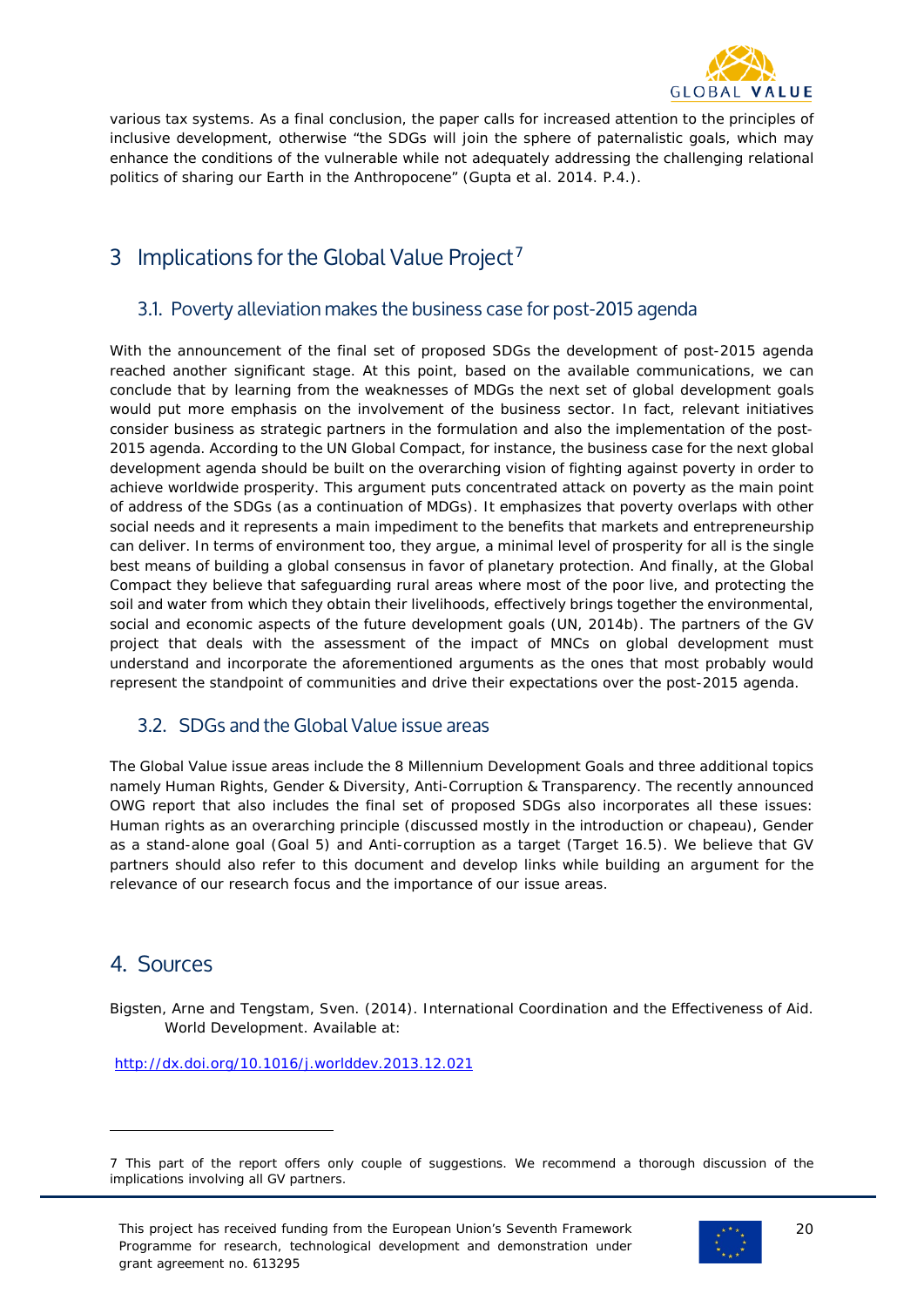

- European Centre for Development Policy Management. (2014). European Report on Development (ERD) 2014. Available at: http://ecdpm.org/dossiers/european-report-development/erd-2014
- Global Partnership for Effective Development Co-operation. (2014). First High-Level Meeting of the Global Partnership for Effective Development Co-operation: Building Towards an Inclusive Post-2015 Development Agenda. Mexico High Level Meeting Communiqué. Available at: [http://effectivecooperation.org/wordpress/wp-content/uploads/2014/07/ENG\\_Final-](http://effectivecooperation.org/wordpress/wp-content/uploads/2014/07/ENG_Final-ConsensusMexicoHLMCommunique.pdf)[ConsensusMexicoHLMCommunique.pdf](http://effectivecooperation.org/wordpress/wp-content/uploads/2014/07/ENG_Final-ConsensusMexicoHLMCommunique.pdf)
- Gupta, J., Baud, I., Bekkers, R., Bernstein, S., Boas, I., Cornelissen, V., Iguchi, M., Kanie, N., Kim, E. R., Lima, B. M., Obani, P., Schoof, P., Stevens, C., and Zoomeren. Van Z. 2014. Sustainable Development Goals and Inclusive Development. POST2015/UNU-IAS Policy Brief #5. Tokyo: United Nations University Institute for the Advanced Study of Sustainability Available at: [http://i.unu.edu/media/ias.unu.edu](http://i.unu.edu/media/ias.unu.edu-en/project/2218/Post2015_UNUIAS_PolicyBrief5.pdf)[en/project/2218/Post2015\\_UNUIAS\\_PolicyBrief5.pdf](http://i.unu.edu/media/ias.unu.edu-en/project/2218/Post2015_UNUIAS_PolicyBrief5.pdf)
- Hashmi, Nabil, Birdsall, Nancy and Kharas, Homi. 2014. The Quality of Official Development Assistance 2014. Available at:
- http://www.cgdev.org/section/publications?title=quality+of+official+development+assistance&sort by=field\_date&sort\_order=DESC
- International Institute for Sustainable Development. 2014a. Earth Negotiations Bulletin. OWG 13. Available at: http://www.iisd.ca/download/pdf/enb3213e.pdf
- International Institute for Sustainable Development. 2014b. ENVForum Proposes "10+1″ Sustainable Development Indicators. Available at: [http://sd.iisd.org/news/envforum-proposes-101](http://sd.iisd.org/news/envforum-proposes-101-sustainable-development-indicators/) [sustainable-development-indicators/](http://sd.iisd.org/news/envforum-proposes-101-sustainable-development-indicators/)
- Killen, Brenda and Rogerson, Andrew. 2010. Global Governance for International Development: Who´s in charge? Development Brief: Consultation Draft. Issue 2 (2010). Available at: http://www.oecd.org/dac/45569897.pdf
- Leong, Alvin. 2014. The Pursuit of Universality. Post 2015.org. Available at: <http://post2015.org/2014/08/26/the-pursuit-of-universality/>
- MDG Gap Task Force Report. (2014). Millennium Development Goal 8: The State of the Global Partnership for Development. Available at:

<http://www.un.org/en/development/desa/publications/mdg-gap-task-force-report-2014.html>

- OECD, Development Co-operation Directorate. (2014a). Development Co-operation Report 2014: Mobilising resources for sustainable development. Available at: http://www.oecd.org/dac/dcr2014.htm
- OECD, Development Co-operation Directorate. (2014b). Official Support for Private Sector Participation in Developing Country Infrastructure. Available at: http://www.oecdilibrary.org/docserver/download/5jz14cd40nf0.pdf?expires=1412785819&id=id&accname= guest&checksum=AD4B084868794C3D82A4B051A2AD5E33
- OECD Expert Reference Group on Development Finance. (2014). Final Conclusions and Recommendations. Available at:

http://www.oecd.org/dac/stats/ERG%20Recommendations%202014%2008%2007%20Final.pdf.

OECD. Undated. Official development assistance: Definition and coverage. Available at: <http://www.oecd.org/dac/stats/officialdevelopmentassistancedefinitionandcoverage.htm>